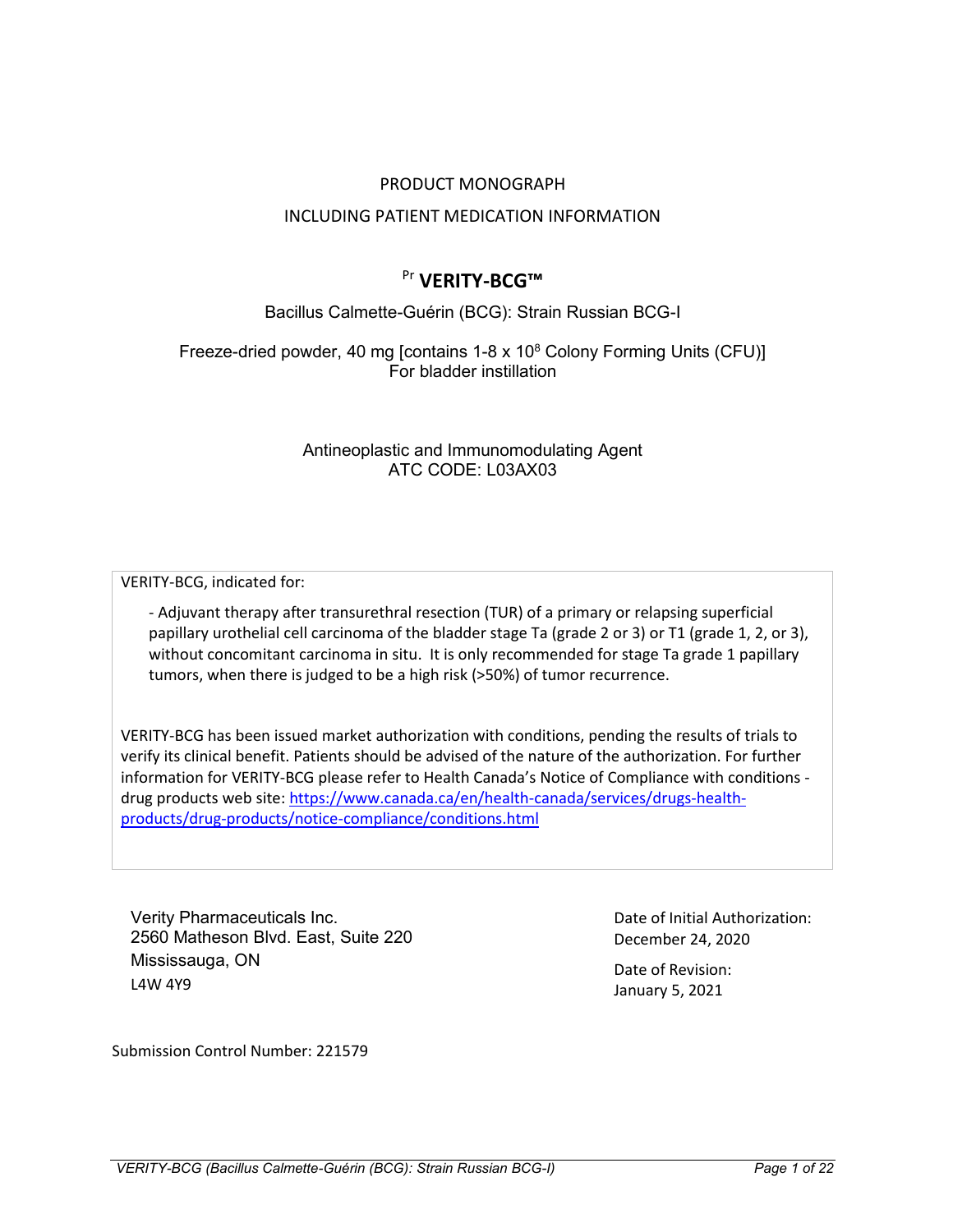# **What is a Notice of Compliance with Conditions (NOC/c)?**

*An NOC/c is a form of market approval granted to a product on the basis of promising evidence of clinical effectiveness following review of the submission by Health Canada.*

*Products authorized under Health Canada's NOC/c policy are intended for the treatment, prevention or diagnosis of a serious, life-threatening or severely debilitating illness. They have demonstrated promising benefit, are of high quality and possess an acceptable safety profile based on a benefit/risk assessment. In addition, they either respond to a serious unmet medical need in Canada or have demonstrated a significant improvement in the benefit/risk profile over existing therapies. Health Canada has provided access to this product on the condition that sponsors carry out additional clinical trials to verify the anticipated benefit within an agreed upon time frame.*

# <span id="page-1-0"></span>**RECENT MAJOR LABEL CHANGES**

Not Applicable

# <span id="page-1-1"></span>**TABLE OF CONTENTS**

**Sections or subsections that are not applicable at the time of authorization are not listed.**

| $\mathbf{1}$   |     |  |  |  |  |
|----------------|-----|--|--|--|--|
|                | 1.1 |  |  |  |  |
|                | 1.2 |  |  |  |  |
| $\overline{2}$ |     |  |  |  |  |
| 3              |     |  |  |  |  |
| 4              |     |  |  |  |  |
|                | 4.1 |  |  |  |  |
|                | 4.2 |  |  |  |  |
|                | 4.3 |  |  |  |  |
|                | 4.4 |  |  |  |  |
|                | 4.5 |  |  |  |  |
| 5              |     |  |  |  |  |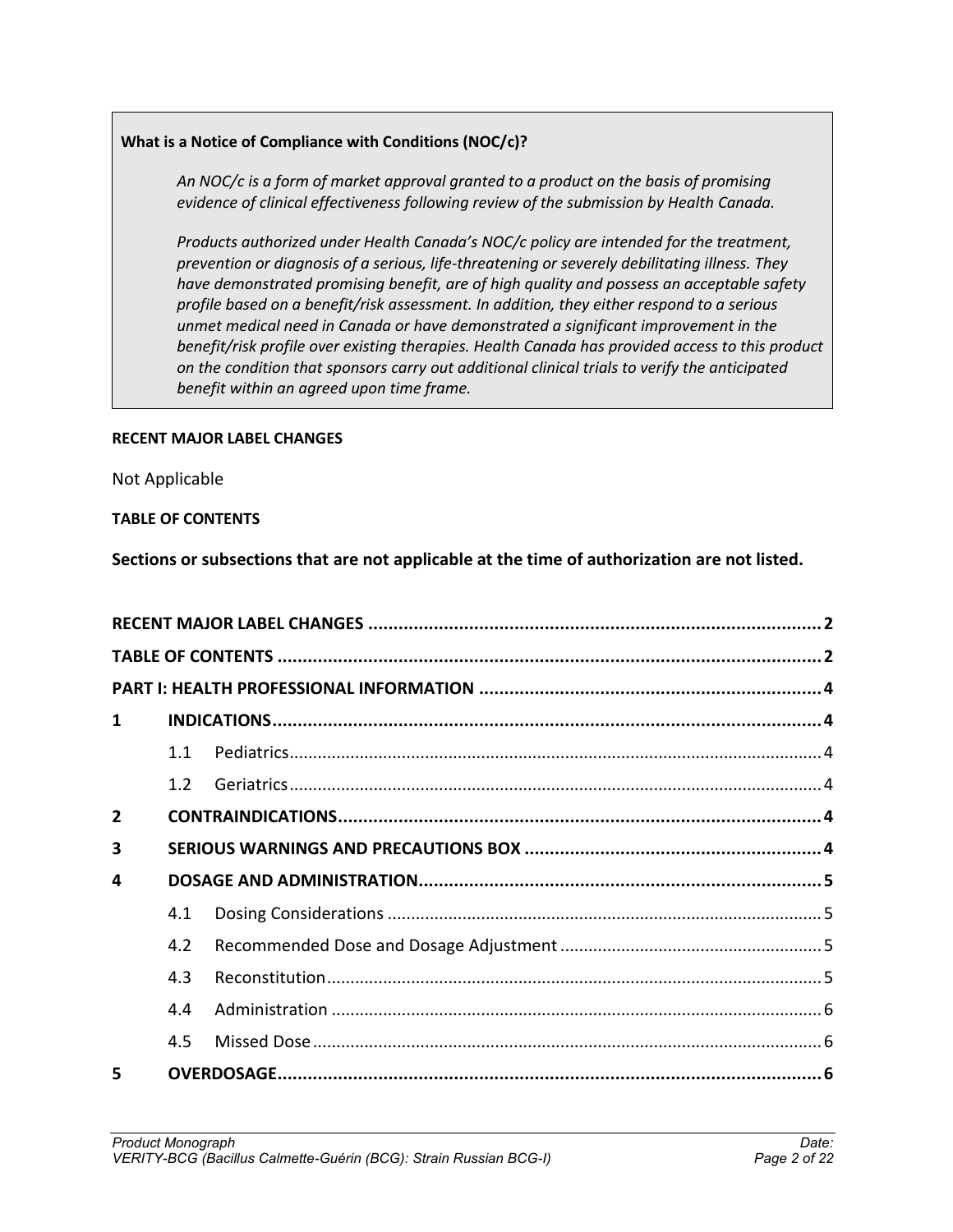| 6  | DOSAGE FORMS, STRENGTHS, COMPOSITION AND PACKAGING 7 |  |  |  |  |
|----|------------------------------------------------------|--|--|--|--|
| 7  |                                                      |  |  |  |  |
|    | 7.1                                                  |  |  |  |  |
|    | 7.1.1                                                |  |  |  |  |
|    | 7.1.2                                                |  |  |  |  |
|    | 7.1.3                                                |  |  |  |  |
|    | 7.1.4                                                |  |  |  |  |
| 8  |                                                      |  |  |  |  |
|    | 8.1                                                  |  |  |  |  |
|    | 8.2                                                  |  |  |  |  |
|    | 8.5                                                  |  |  |  |  |
| 9  |                                                      |  |  |  |  |
|    | 9.2                                                  |  |  |  |  |
|    | 9.3                                                  |  |  |  |  |
|    | 9.4                                                  |  |  |  |  |
|    | 9.5                                                  |  |  |  |  |
|    | 9.6                                                  |  |  |  |  |
|    | 9.7                                                  |  |  |  |  |
| 10 |                                                      |  |  |  |  |
|    | 10.1                                                 |  |  |  |  |
|    | 10.2                                                 |  |  |  |  |
|    | 10.3                                                 |  |  |  |  |
| 11 |                                                      |  |  |  |  |
| 12 |                                                      |  |  |  |  |
|    |                                                      |  |  |  |  |
| 13 |                                                      |  |  |  |  |
| 14 |                                                      |  |  |  |  |
|    | 14.1                                                 |  |  |  |  |
|    | 14.2                                                 |  |  |  |  |
|    |                                                      |  |  |  |  |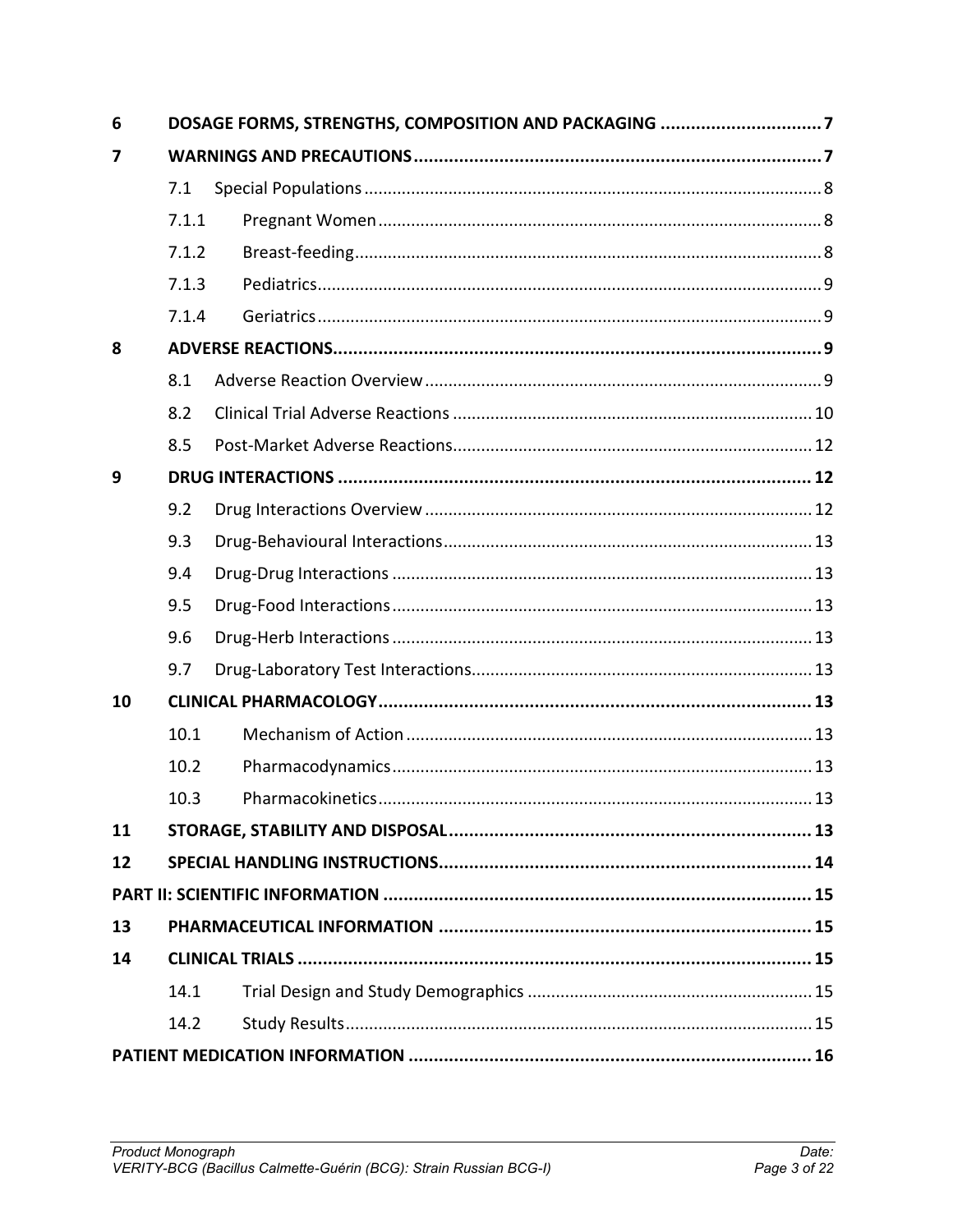# <span id="page-3-0"></span>**PART I: HEALTH PROFESSIONAL INFORMATION**

# <span id="page-3-1"></span>**1 INDICATIONS**

VERITY-BCG (Bacillus Calmette-Guérin (BCG): Strain Russian BCG-I) is indicated for:

 Adjuvant therapy after transurethral resection (TUR) of a primary or relapsing superficial papillary urothelial cell carcinoma of the bladder stage Ta (grade 2 or 3) or T1 (grade 1, 2, or 3), without concomitant carcinoma in situ. It is only recommended for stage Ta grade 1 papillary tumors, when there is judged to be a high risk (>50%) of tumor recurrence.

Marketing authorization with conditions was based on recurrence free survival rates in single arm studies in patients with stage T1 disease only (see Part II: CLINICAL TRIALS).

### <span id="page-3-2"></span>**1.1 Pediatrics**

**Pediatrics (< 18 years of age):** No studies of VERITY-BCG have been performed in pediatric patients; therefore, Health Canada has not authorized an indication for pediatric use.

### <span id="page-3-3"></span>**1.2 Geriatrics**

There are limited data for patients aged 65 years and older. (see 4 **Error! Reference source not found.**, 7 **Error! Reference source not found.** and 14 **Error! Reference source not found.**).

# <span id="page-3-4"></span>**2 CONTRAINDICATIONS**

- VERITY-BCG is contraindicated in patients who are hypersensitive to Bacillus Calmette-Guérin (BCG), or to any ingredient in the formulation, including any non-medicinal ingredient or component of the container. For a complete listing, see 6 DOSAGE FORMS, STRENGTHS, and COMPOSITION AND PACKAGING.
- VERITY-BCG is not indicated for the treatment of invasive bladder cancer.
- VERITY-BCG should not be used in patients with an impaired immune response irrespective of whether this impairment is congenital or caused by disease, drugs or other therapy.
- VERITY-BCG should not be given to patients with positive HIV serology (see 7 WARNINGS AND PRECAUTIONS, Monitoring and Laboratory Tests).
- VERITY-BCG is contraindicated during pregnancy and lactation (see 7 WARNINGS AND PRECAUTIONS, 7.1.1 Pregnant Women).
- VERITY-BCG should not be used for patients with active tuberculosis disease. Patients undergoing treatment with antituberculosis drugs for latent or active infection should not receive VERITY-BCG.

# <span id="page-3-5"></span>**3 SERIOUS WARNINGS AND PRECAUTIONS BOX**

### **Serious Warnings and Precautions**

 When used as adjuvant therapy after Transurethral Resection (TUR) of a superficial urothelial cell carcinoma of the bladder (See 1 INDICATIONS), treatment with VERITY-BCG should be started 2 to 3 weeks after performing TUR. Treatment should not be started until mucosal lesions have healed (see 7 WARNINGS AND PRECAUTIONS – Genitourinary).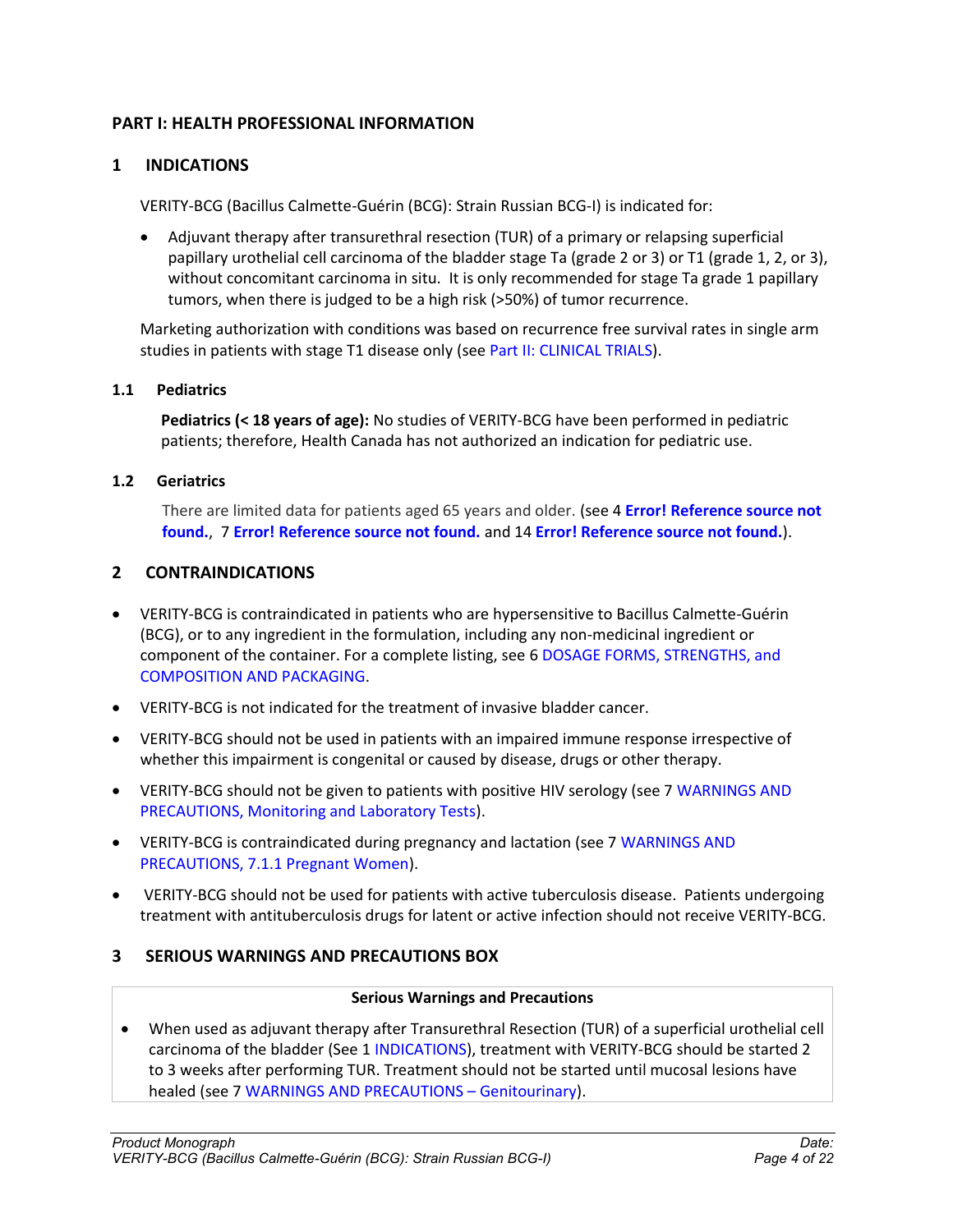- Traumatic catheterization or other injuries to the urethra or bladder mucosa can promote systemic BCG infection, so treatment must be delayed. (See 7 WARNINGS AND PRECAUTIONS)
- In case of gross hematuria, therapy should be stopped or postponed until the hematuria has been successfully treated or has resolved.
- VERITY-BCG should not be administered to patients with fever without prior evaluation and treatment. (See 8 ADVERSE REACTIONS, 8.1 Adverse Reaction Overview)
- In patients with urinary tract infections, treatment with VERITY-BCG should be withheld until the urine culture becomes negative and antibiotic therapy is stopped.
- Clinical evidence of active tuberculosis disease should be ruled out in individuals who react to the Tuberculin Skin Test (TST) with purified protein derivative (PPD), prior to starting treatment with VERITY-BCG. (See 7 WARNINGS AND PRECAUTIONS, Monitoring and Laboratory Tests).

# <span id="page-4-0"></span>**4 DOSAGE AND ADMINISTRATION**

# <span id="page-4-1"></span>**4.1 Dosing Considerations**

VERITY-BCG is an antineoplastic agent for bladder instillation only.

VERITY-BCG must not be administered intravenously, subcutaneously, intradermally or intramuscularly.

Delay treatment in patients who experience traumatic catheterization until mucosal damage has healed.

In cases of significant toxicity, the physician may elect to terminate treatment with BCG.

# <span id="page-4-2"></span>**4.2 Recommended Dose and Dosage Adjustment**

The recommended dose per instillation of VERITY-BCG is 80 mg (two 4 mL vials each containing 40 mg).

Treatment should be started two to three weeks after performing Trans Urethral Resection (TUR).

*Induction treatment:* The induction treatment schedule consists of 6 consecutive weekly instillations with VERITY-BCG.

*Maintenance treatment:* Maintenance may include 3 consecutive weekly instillations at 3, 6 and 12 months if 1-year maintenance planned (15 instillation). If 3-year maintenance is planned, 3 consecutive weekly instillations at 3 and 6 months, and then every 6 months up to 36 months (27 instillations), are given.

The duration and frequency of maintenance treatment should be evaluated on the basis of tumour classification (grade, stage and size) and clinical diagnosis. Risk stratification is recommended to determine length of maintenance therapy, whereby patients with intermediaterisk disease are treated with maintenance until 12 months and patients with high-risk disease, 36 months.

Health Canada has not authorized an indication for pediatric use (See 1 INDICATIONS, Pediatrics).

# <span id="page-4-3"></span>**4.3 Reconstitution**

Add 1 mL of sterile isotonic preservative free saline (0.9% NaCl) using a sterile syringe to the contents of one vial of VERITY-BCG and allow to stand for few minutes. Then gently swirl the vial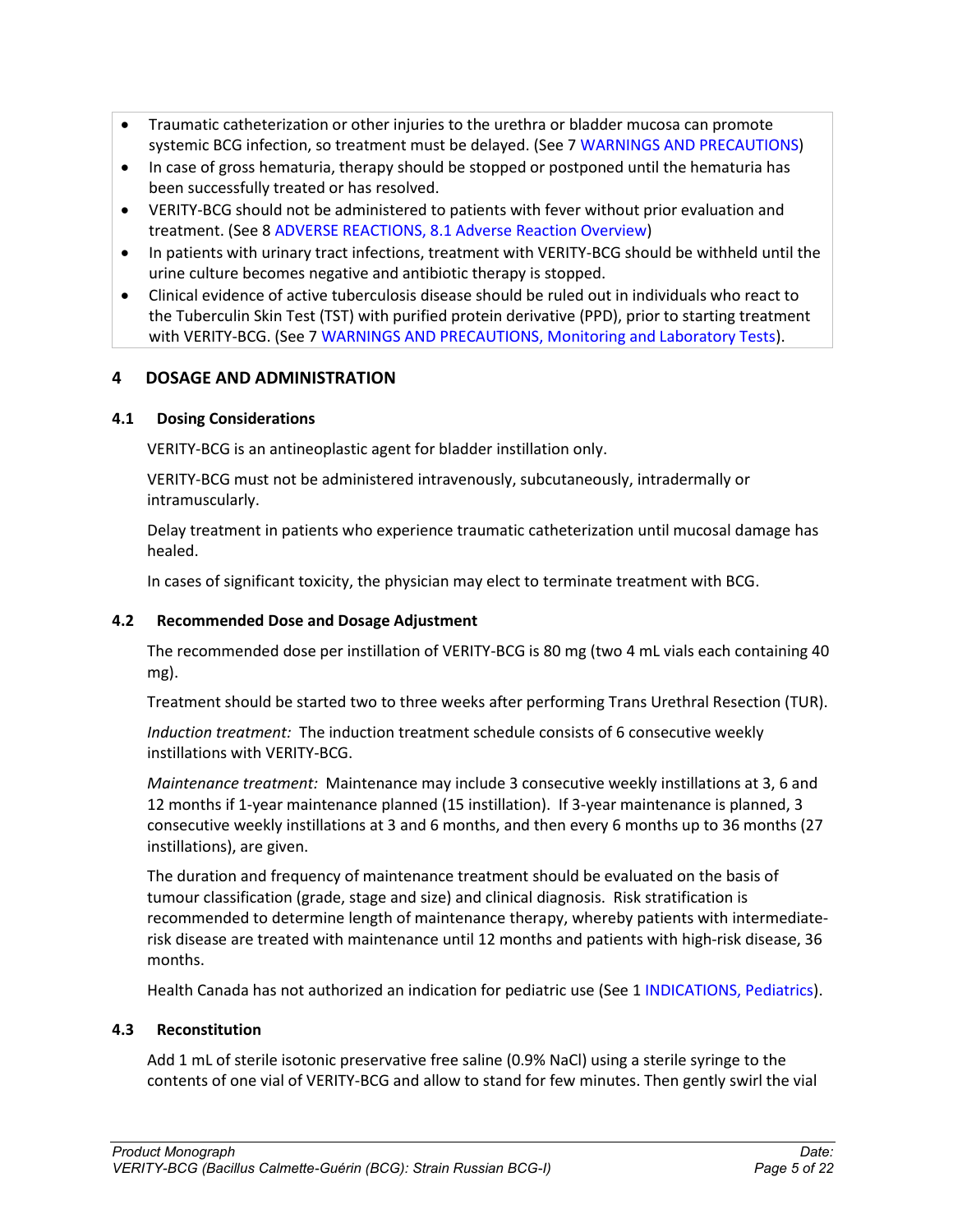until a homogenous suspension is obtained (Caution: Avoid forceful agitation). Repeat the above procedure to reconstitute each subsequent vial used. To achieve the recommended dose of 80 mg, two vials (each of 40 mg) should be reconstituted; each reconstituted vial contains Bacillus Calmette-Guerin Russian strain BCG-I (40 mg/mL [between 1-8 X 10<sup>8</sup> Colony Forming Units (CFU)]).

Transfer the reconstituted suspension from the first vial into a 50 mL syringe. Rinse the empty vial with 1 mL sterile isotonic saline. Add the rinse fluid to the reconstituted suspension in the 50 mL syringe. Repeat the above procedure for the second vial. Finally, dilute the contents of the 50 mL syringe (by adding sterile physiological saline solution) up to a total volume of 50 mL. Mix the suspension carefully. The suspension is now ready to use.

Although it is recommended to use VERITY-BCG immediately after reconstitution, the reconstituted solution can be stored for up to 2 hours when refrigerated at 2 to 8° C and protected from light. Any unused portion should be discarded as biohazardous waste (see 11 STORAGE, STABILITY AND DISPOSAL).

| <b>Vial Size</b>                                  | <b>Volume of Diluent to be</b><br><b>Added to Vial</b>             | <b>Approximate Available</b><br>Volume | <b>Concentration per mL</b> |
|---------------------------------------------------|--------------------------------------------------------------------|----------------------------------------|-----------------------------|
| Each 4 mL vial<br>contains 40 mg<br>of VERITY-BCG | 1 mL sterile isotonic<br>preservative free saline<br>$(0.9%$ NaCl) | $1 \text{ mL}$                         | $40 \text{ mg/mL}$          |

# **Table 1 - Reconstitution**

### <span id="page-5-0"></span>**4.4 Administration**

Insert a catheter by aseptic technique through the urethra into the bladder and drain completely. Attach a 50 mL syringe containing the prepared solution to the catheter and instill into the bladder by gravity flow or gentle pressure, where it should be retained for 2 hours. After instillation, remove the catheter. Patients should not ingest any fluid 4 hours before and 2 hours after instillation and should lie on their stomach for the first 15 minutes after instillation. Patients should be advised to change positions frequently (i.e., every 15 minutes) to distribute the medication properly throughout the bladder. Thereafter, patients should be made to void the instilled contents in a sitting position. See PATIENT MEDICATION INFORMATION for post-procedure precautions.

# <span id="page-5-1"></span>**4.5 Missed Dose**

If a patient misses a dose, resumption of therapy is recommended, if benefits outweigh the risks. When possible, a missed dose should be replaced so that the patient receives a total of 15 instillations (for intermediate-risk) or 27 instillations (for high-risk) (see section 4 **Error! Reference source not found.**, RECOMMENDED DOSE AND DOSE ADJUSTMENT).

# <span id="page-5-2"></span>**5 OVERDOSAGE**

In case of overdose, patients should be monitored closely for signs of systemic BCG infection and treated with anti-tuberculosis medications if clinically warranted.

For management of a suspected drug overdose, contact your regional poison control centre.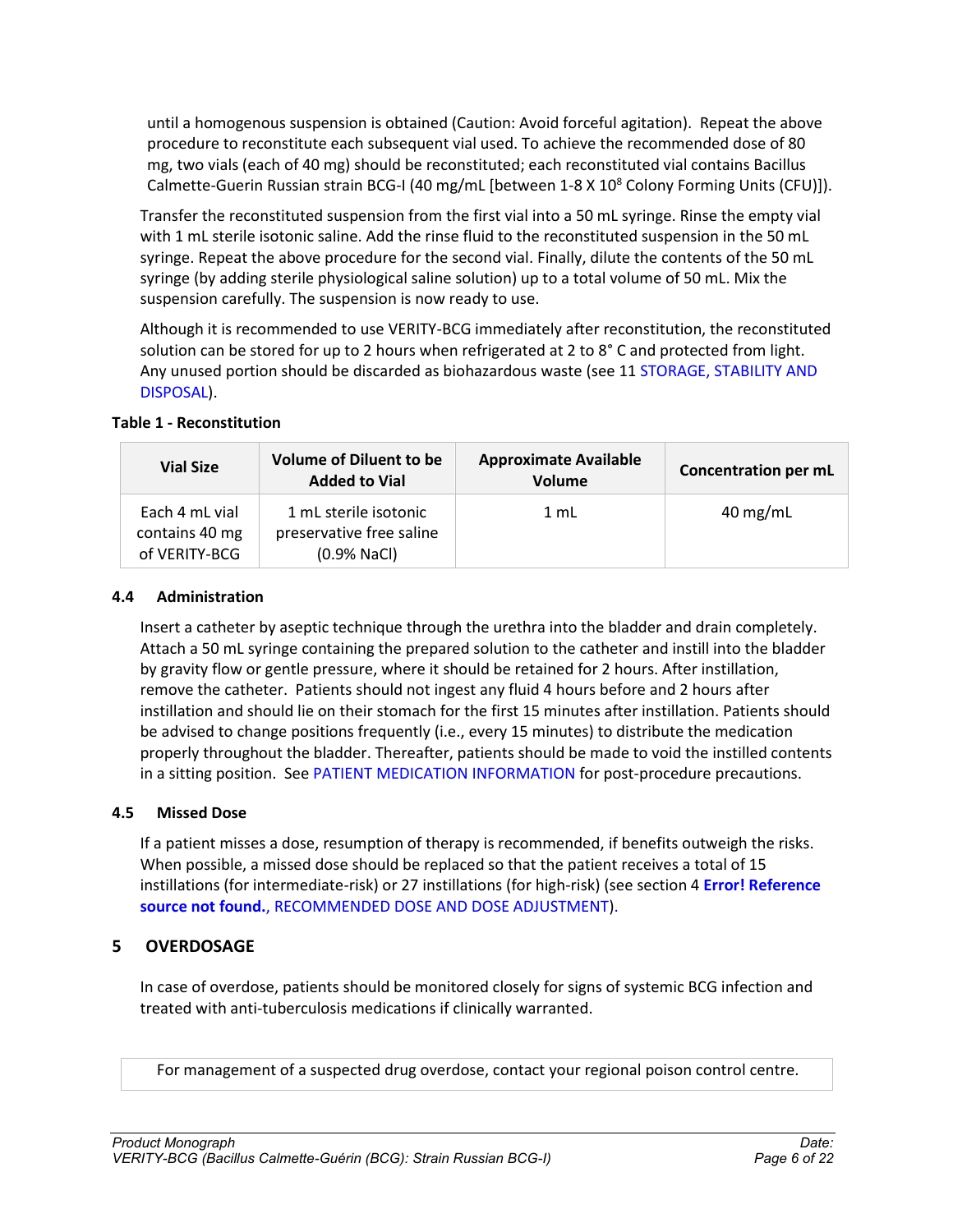# <span id="page-6-0"></span>**6 DOSAGE FORMS, STRENGTHS, COMPOSITION AND PACKAGING**

To help ensure the traceability of biologic products, including biosimilars, health professionals should recognise the importance of recording both the brand name and the non-proprietary (active ingredient) name as well as other product-specific identifiers such as the Drug Identification Number (DIN) and the batch/lot number of the product supplied.

VERITY-BCG is supplied as 40 mg freeze-dried powder containing Bacillus Calmette-Guérin with 1- 8 X 10<sup>8</sup> Colony Forming Units (CFU) in amber colored glass vials.

Presentation: Pack of two monocartons (one carton containing two monocartons). Each monocarton contains one 40 mg vial of freeze-dried Bacillus Calmette-Guérin with  $1-8 \times 10^8$ Colony Forming Units (CFU).

# **Table 2 – Dosage Forms, Strengths, Composition and Packaging**

| Route of<br><b>Administration</b>                  | Dosage Form /<br><b>Strength/Composition</b>               | <b>Non-medicinal Ingredients</b> |
|----------------------------------------------------|------------------------------------------------------------|----------------------------------|
| For intravesical<br>(bladder) instillation<br>only | 40 mg Freeze-dried<br>powder BCG 1-8 x 10 <sup>8</sup> CFU | Monosodium glutamate             |

# <span id="page-6-1"></span>**7 WARNINGS AND PRECAUTIONS**

*Please see 3 SERIOUS WARNINGS AND PRECAUTIONS BOX.*

# **General**

VERITY-BCG is for intravesical instillation only. Do not inject subcutaneously, intradermally, or intravenously.

VERITY-BCG is not for oral or intradermal use.

VERITY-BCG is not a vaccine for the prevention of cancer, or for the prevention of tuberculosis.

Physicians that use this product should be familiar with the literature on the prevention and treatment of BCG related complications and should be prepared in such emergencies to contact, when appropriate, infectious disease specialists with experience in treating the infectious complications of intravesical BCG. The treatment of infectious complications of BCG requires long term, multiple-drug antibiotic therapy.

Patients should be monitored for the presence of symptoms of systemic BCG infection and for signs of toxicity after each intravesical treatment as death has been reported as a result of systemic BCG infections and sepsis.

# **Contamination**

VERITY-BCG contains live, potentially pathogenic bacteria. Reconstitution, preparation of the VERITY-BCG suspension for instillation and administration should be performed under aseptic conditions. Unused VERITY-BCG and all equipment, supplies, and receptacles in contact with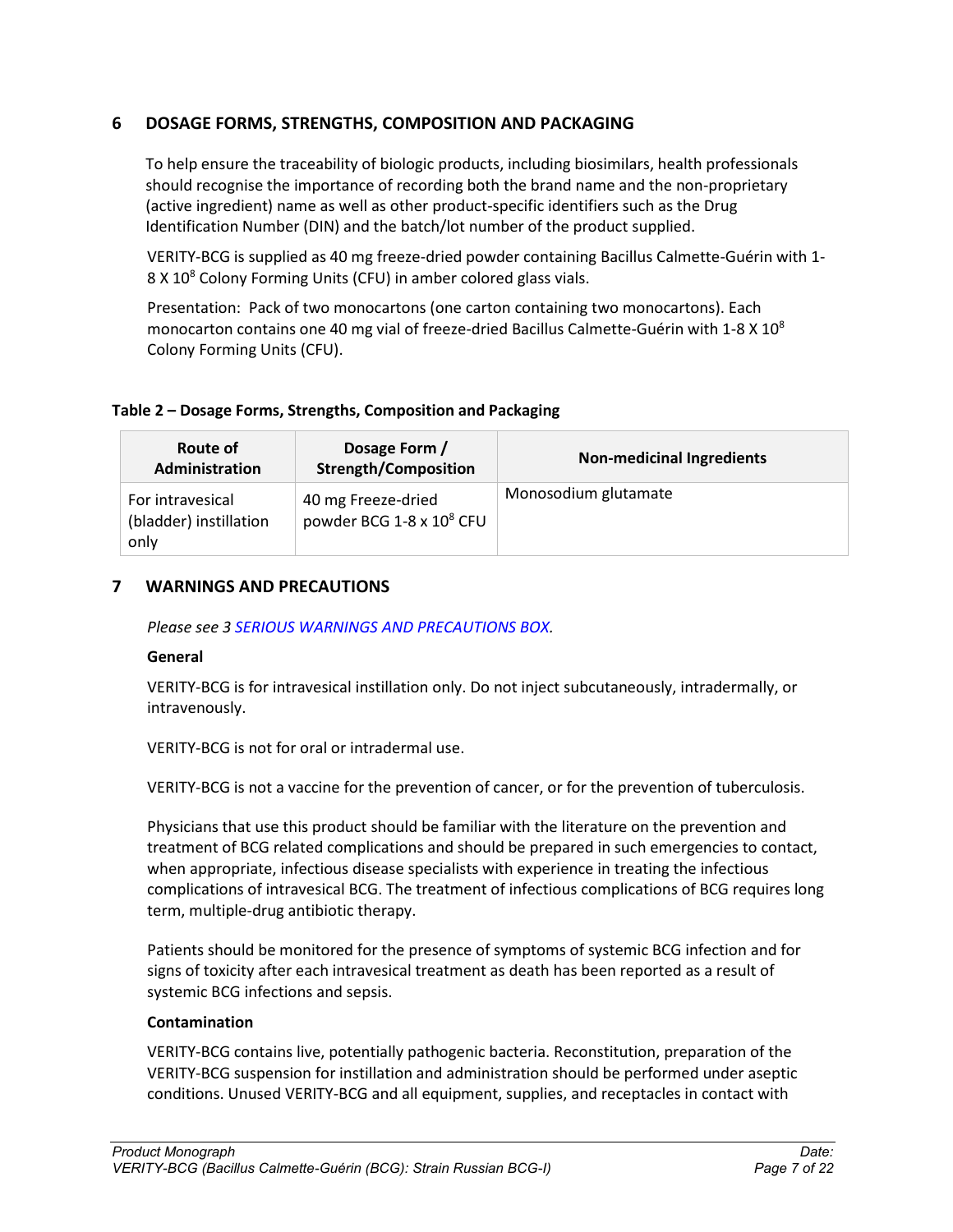VERITY-BCG should be handled and disposed of as biohazardous. Urine voided for 6 hours after instillation also needs to be properly disinfected (see 4.3 RECONSTITUTION, 4.4 ADMINISTRATION and 12 SPECIAL HANDLING INSTRUCTIONS).

# **Genitourinary**

Traumatic catheterization or other injuries to the urethra or bladder mucosa can promote systemic BCG infection. VERITY-BCG administration should be delayed until mucosal damage has healed.

# **Monitoring and Laboratory Tests**

Before the first intravesical instillation of VERITY-BCG, a Tuberculin Skin test with PPD should be performed. In the event that this test is positive, the intravesical instillation of VERITY-BCG is contraindicated only if there is clinical evidence of active tuberculosis disease.

In patients with known risk factors for HIV infection, it is recommended to perform adequate HIV assays prior to therapy.

# **Peri-Operative Considerations**-**Transurethral Resection (TUR)**

When used as adjuvant therapy after TUR of a superficial urothelial cell carcinoma of the bladder (see 1 INDICATIONS), treatment with VERITY-BCG should be started 2 to 3 weeks after performing TUR. Treatment should not be started until mucosal lesions have healed.

# **Reproductive Health: Female and Male Potential**

To protect their partners, patients should be advised to either refrain from sexual intercourse for one week after VERITY-BCG instillation, or to use a condom with intercourse throughout the treatment period and for one week after VERITY-BCG instillation. Women should be advised not to become pregnant while on therapy (see 2 CONTRAINDICATIONS, 7.1.1 Pregnant Women).

# **Sensitivity/Resistance**

The use of VERITY-BCG may sensitize patients to tuberculin skin testing and result in a positive reaction to PPD, therefore determination of tuberculin reactivity by PPD skin testing should be performed before starting the treatment with VERITY-BCG.

The stopper of the vial for this product is latex free.

# <span id="page-7-0"></span>**7.1 Special Populations**

# <span id="page-7-1"></span>**7.1.1 Pregnant Women**

Animal reproduction studies have not been conducted with VERITY-BCG. It is also not known whether VERITY-BCG can cause fetal harm when administered to a pregnant woman or can affect reproduction capacity. As safety of VERITY-BCG in pregnant women has not been evaluated, it should not be given to a pregnant woman.

# <span id="page-7-2"></span>**7.1.2 Breast-feeding**

Safety of VERITY-BCG in nursing women has not been evaluated. It is not known whether VERITY-BCG is excreted in human milk. Because many medicinal products are excreted in human milk and because of the potential for serious adverse reactions from VERITY-BCG in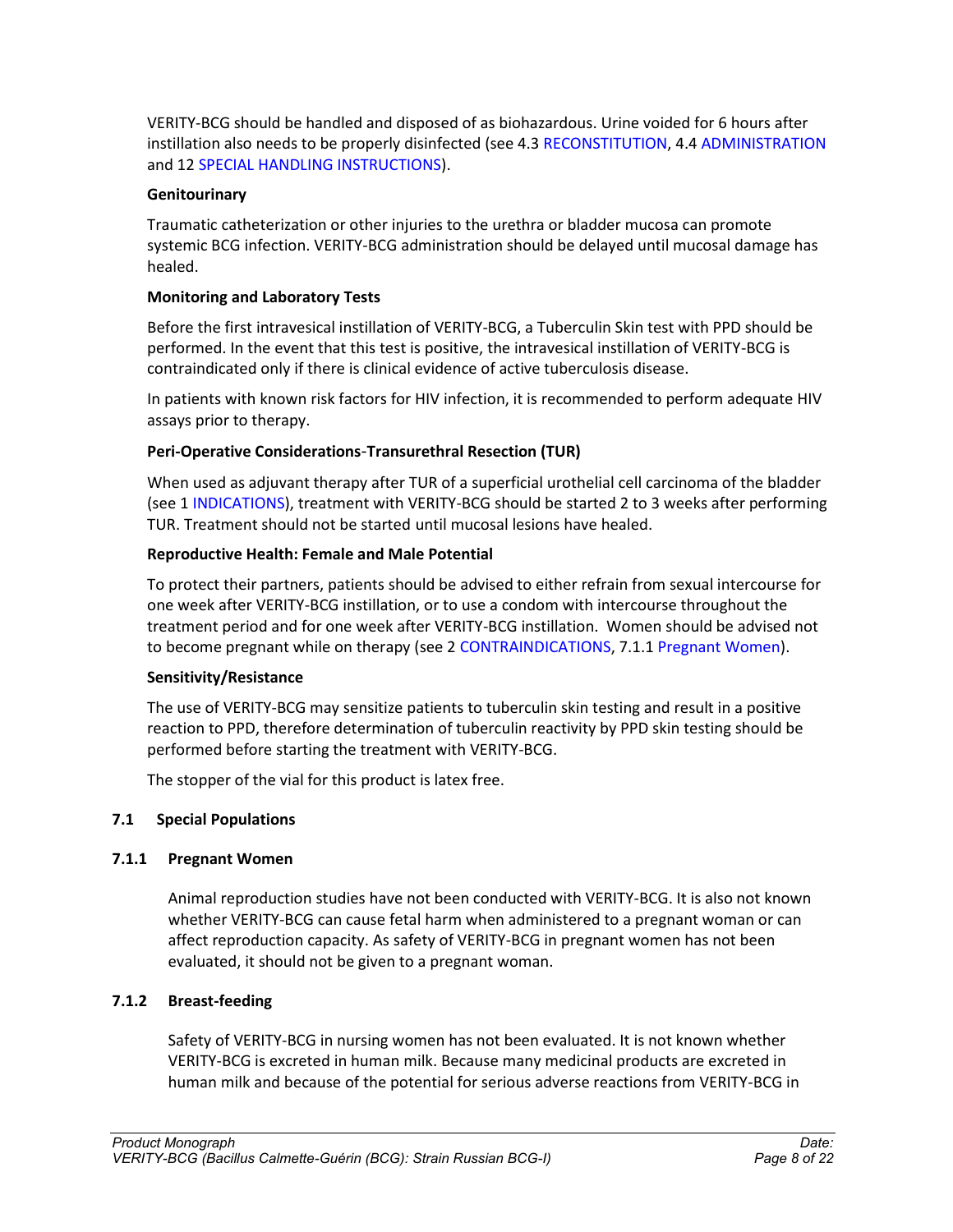nursing infants, it is advisable to discontinue breastfeeding if the mother's condition requires treatment with VERITY-BCG.

## <span id="page-8-0"></span>**7.1.3 Pediatrics**

Pediatrics (<18 years of age): No data are available to Health Canada; therefore, Health Canada has not authorised an indication for pediatric use.

## <span id="page-8-1"></span>**7.1.4 Geriatrics**

There are limited data for patients aged 65 years and older (see 4 DOSAGE AND ADMINISTRATION, WARNINGS AND PRECAUTIONS and CLINICAL TRIALS]

# <span id="page-8-2"></span>**8 ADVERSE REACTIONS**

# <span id="page-8-3"></span>**8.1 Adverse Reaction Overview**

Adverse reactions are often localized to the bladder but may be accompanied by systemic manifestations.

Frequent adverse reactions (>10%) include hematuria, dysuria, urinary frequency and urgency. The symptoms usually resolve within 2 days but during maintenance treatment, symptoms may be prolonged.

Fever less than 39°C, malaise and and/or influenza-like symptoms (fever, rigors, malaise and myalgia) are common. These symptoms usually occur 4 hours after instillation and fever usually resolves within 24 to 48 hours with antipyretics and fluids. Fever higher than 39°C for more than 12 hours or any fever lasting more than 24 to 48 hours requires further evaluation for potential systemic BCG infection.

Systemic BCG infection resulting from BCG immunotherapy is a serious complication that may lead to death. Systemic BCG infections may be manifested by pneumonitis, hepatitis, cytopenia, vasculitis, infective aneurysm or sepsis. Contributing factors include traumatic catheterization, perforation of bladder or early BCG instillation after extensive TUR. Localized BCG infection may present as infection in the genitourinary tract (such as granulomatous prostatitis, epididymitis, orchitis or renal granulomatosis) or infection in other sites (such as eye, peritoneum, liver or bone). Presentation of BCG infection may be acute or delayed by months to years.

Treatment with antituberculosis therapies should be considered for severe cystitis, localized BCG infection and systemic BCG infection. Severe cystitis may be treated with single-agent Isoniazid, but systemic infection requires triple drug therapy (isoniazid-rifampicin-ethambutol) with or without cycloserine. Anti-tuberculosis treatment may be prolonged and require discontinuation of VERITY-BCG. Consultation with infectious diseases specialist may be necessary to determine optimal treatment regimen and duration.

Arthritis, renal failure, nephritis, urinary retention, or bladder contraction may occur.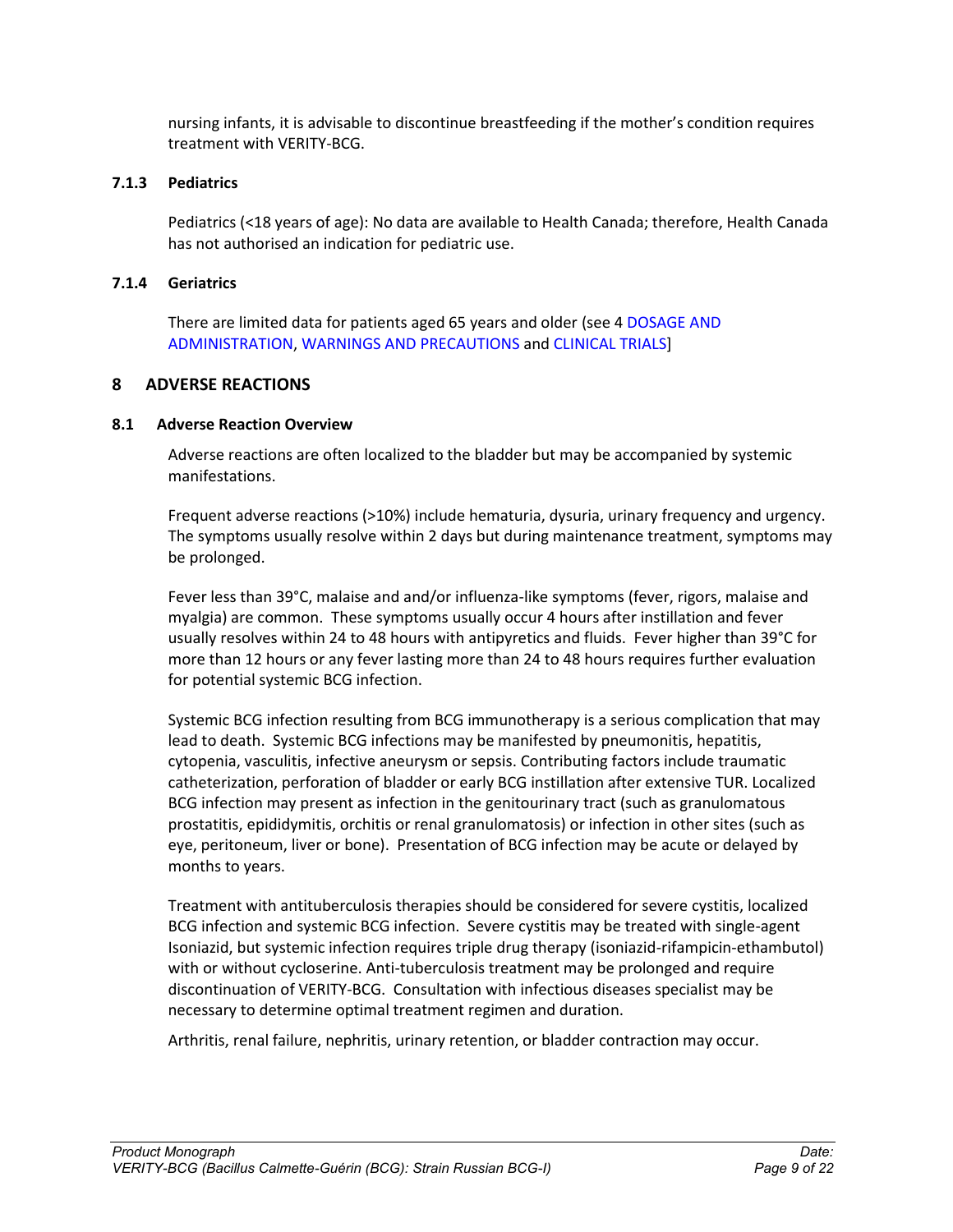### <span id="page-9-0"></span>**8.2 Clinical Trial Adverse Reactions**

Clinical trials are conducted under very specific conditions. The adverse reaction rates observed in the clinical trials, therefore, may not reflect the rates observed in practice and should not be compared to the rates in the clinical trials of another drug. Adverse reaction information from clinical trials may be useful in identifying and approximating rates of adverse drug reactions in real-world use.

Safety of VERITY-BCG was studied in 259 patients in three post-marketing surveillance studies. Adverse reactions were recorded and evaluated after each instillation. In addition, laboratory investigations (hematological, renal, and hepatic), chest x-rays, USG, and CT/MRI were performed in two of these studies. In these studies, 37/259 patients were lost to follow-up and reasons for dropping out were not available. Adverse reactions were reported as 'mild', but no formal classification of severity was used. No serious adverse reactions were reported in any of the studies.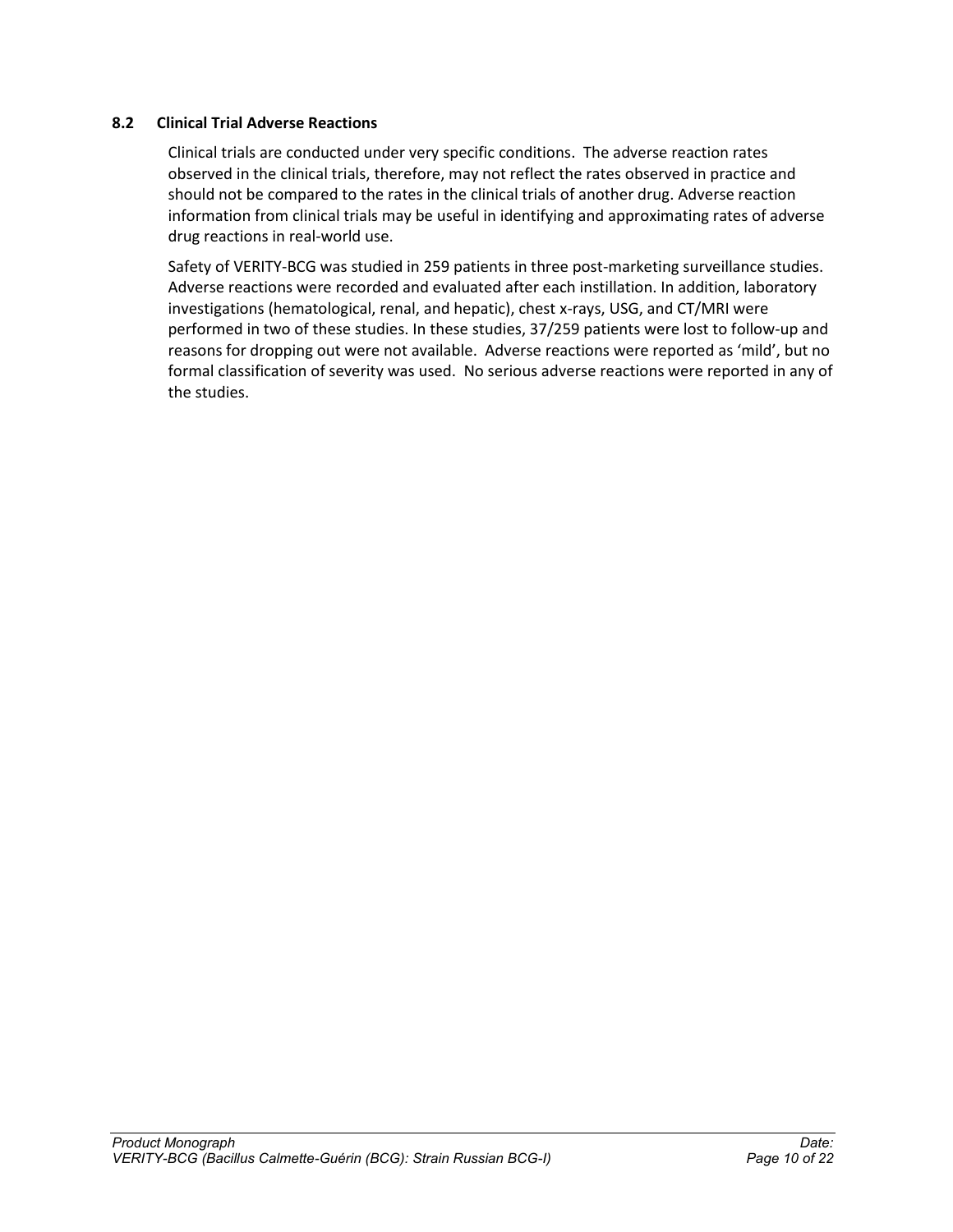| <b>Study</b><br>No. | Centre                                   | <b>Evaluation</b>             | <b>Dose</b> | <b>Study</b><br><b>Duration</b> | <b>Number</b><br><b>of</b><br>patients | Number of<br><b>instillations</b><br><b>of</b><br><b>VERITY-BCG</b> |
|---------------------|------------------------------------------|-------------------------------|-------------|---------------------------------|----------------------------------------|---------------------------------------------------------------------|
| #1                  | Dr. R. M. L. Hospital, New               | Safety and                    | 120 mg      | 36                              | 53                                     | 1335                                                                |
|                     | <b>Delhi</b>                             | <b>Efficacy</b>               | 80 mg       | months                          | 51                                     | 1329                                                                |
| #2                  | Safdarjung Hospital, New<br><b>Delhi</b> | Safety and<br><b>Efficacy</b> | 80 mg       | 12<br>months                    | 50                                     | 687                                                                 |
| #3                  | <b>Urology Clinics across</b><br>India   | Safety                        | 120 mg      | 6 weeks                         | 68                                     | 345                                                                 |
|                     |                                          |                               | 80 mg       |                                 | 37                                     | 204                                                                 |
| <b>Total</b>        |                                          |                               |             |                                 | 259                                    | 3900                                                                |

### **Table 3 - List of studies on VERITY-BCG to evaluate safety**

### Study 01

In the 120 mg cohort, there were 476 episodes of dysuria (36%) and 475 episodes of fever (36%) whereas in the 80 mg cohort, there were 383 episodes of fever (29%) and 297 episodes of dysuria (22%).

| Table 4 - Adverse Reactions Observed after Administration of VERITY-BCG in Study 01 |  |  |
|-------------------------------------------------------------------------------------|--|--|
|-------------------------------------------------------------------------------------|--|--|

| <b>Adverse Event</b>       | 80 mg<br>$(N^* = 1329)$                 | 120 mg<br>$(N^* = 1355)$                |  |
|----------------------------|-----------------------------------------|-----------------------------------------|--|
|                            | <b>Number of adverse</b><br>events, (%) | <b>Number of adverse</b><br>events, (%) |  |
| Fever                      | 383 (29)                                | 476 (36)                                |  |
| Dysuria                    | 297 (22)                                | 475 (36)                                |  |
| Hematuria                  | 6(0.5)                                  | 15(1)                                   |  |
| Supra pubic pain           | 20(2)                                   | 31(2)                                   |  |
| Urinary tract<br>infection | 1(0.1)                                  | 0(0)                                    |  |
| Increased frequency        | 0(0)                                    | 5(0.4)                                  |  |
| <b>Burning micturition</b> | 0(0)                                    | 6(0.5)                                  |  |

\*N represents the number of instillations

### Study 02

Very common adverse reactions (≥ 10%) were dysuria (23%) and fever (18%). Common adverse reactions (≥ 1% and ≤10%) were urinary frequency (9%) and hematuria (7%).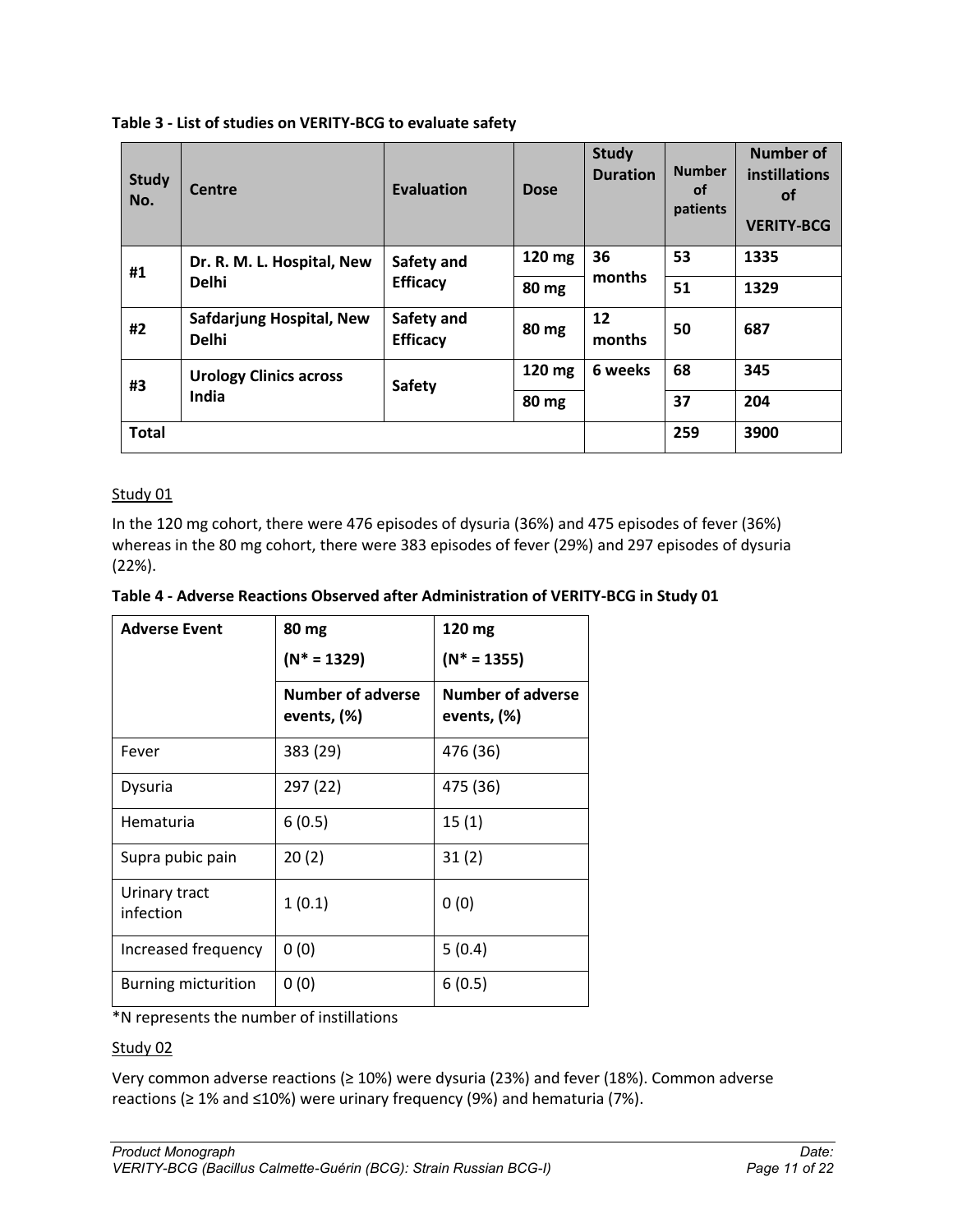## Study 03

This post-marketing surveillance study was conducted to assess the safety of VERITY-BCG in patients with intermediate and high-risk Ta, T1 Transitional Cell Carcinoma (TCC) of the urinary bladder. VERITY-BCG was administered intravesically in patients 10 to 14 days after transurethral resection (TUR).

A total of 549 doses of VERITY-BCG were administered to 105 patients. VERITY-BCG was instilled intravesically at a dose of 80 mg or 120 mg per instillation.

Very common adverse reactions (≥ 10%) reported after the first treatment were hematuria (21%) and dysuria (19%). Common adverse reactions were fever (8%), urgency/frequency (7%), bladder cramps (4%), pain (3%), urinary tract infection (3%), influenza-like symptoms (2%), and cystitis (2%).

### <span id="page-11-0"></span>**8.5 Post-Market Adverse Reactions**

The following table summarizes serious and non-serious adverse reactions from post-market surveillance of VERITY-BCG. Other uncommon adverse reactions to BCG have been reported in the literature and are not confined to a particular BCG strain. These include pulmonary infection, hepatitis, ocular disorder (uveitis/conjunctivitis), arthralgia/myalgia, and fatigue.

| Occurrence                             | <b>MedDRA</b>                                           | Preferred terms                                           |
|----------------------------------------|---------------------------------------------------------|-----------------------------------------------------------|
| Not known (cannot<br>be estimated from | General disorders and administration site<br>conditions | Pyrexia                                                   |
| the available data)                    | Infections and infestations                             | <b>Disseminated Bacillus</b><br>Calmette-Guérin infection |
|                                        |                                                         | Granulomatous lesion                                      |
|                                        | Renal and urinary disorders                             | Cystitis                                                  |
|                                        |                                                         | Cystitis-like symptom                                     |
|                                        |                                                         | Dysuria                                                   |
|                                        |                                                         | Hematuria                                                 |
|                                        |                                                         | Pollakiuria                                               |
|                                        |                                                         | Strangury                                                 |
|                                        | Skin and subcutaneous tissue disorders                  | Rash                                                      |

### **Table 5 – Post-Marketing Adverse Reactions**

# <span id="page-11-1"></span>**9 DRUG INTERACTIONS**

### <span id="page-11-2"></span>**9.2 Drug Interactions Overview**

Immunosuppressants and/or bone marrow depressants and/or radiation may interfere with the development of the immune response and thus with the anti-tumour efficacy and should,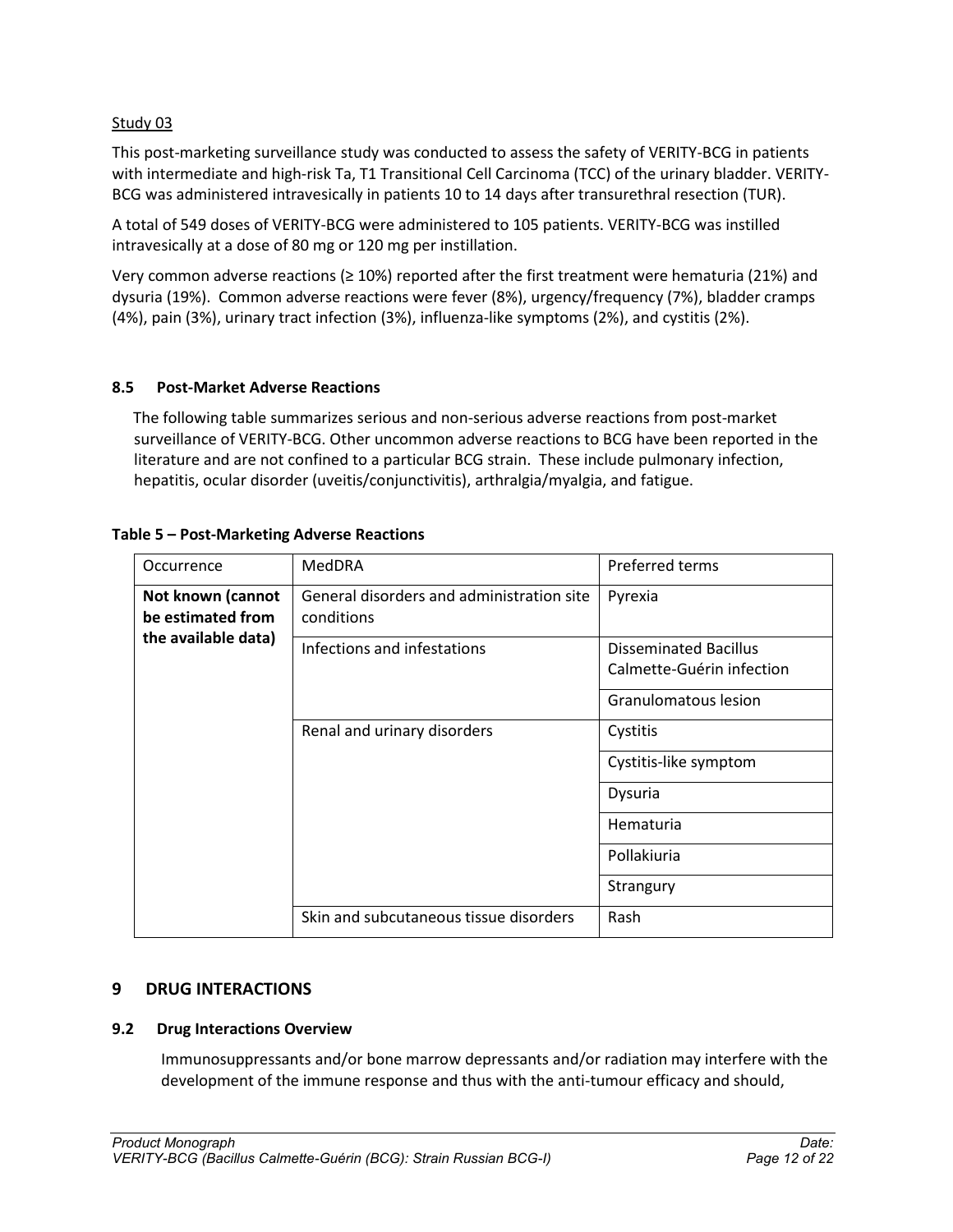therefore, not be used in combination with VERITY-BCG.]

### <span id="page-12-0"></span>**9.3 Drug-Behavioural Interactions**

Although there is evidence that smoking worsens bladder cancer outcomes, there is no direct evidence for the need to quit smoking or vaping while undergoing treatment with Verity-BCG.

### <span id="page-12-1"></span>**9.4 Drug-Drug Interactions**

VERITY-BCG is sensitive to most antibiotics and in particular, to the routinely used antituberculous agents, like streptomycin, para-aminosalicylic acid (PAS), isoniazid (INH), rifampicin and ethambutol except for pyrazinamide. Therefore, the anti-tumour activity of VERITY-BCG may be decreased by concomitant therapy with antibiotics. If a patient is being treated with an antibiotic it is recommended to postpone the intravesical instillation until the end of the antibiotic treatment (see also 2 CONTRAINDICATIONS).

### <span id="page-12-2"></span>**9.5 Drug-Food Interactions**

Interactions with food have not been established.

### <span id="page-12-3"></span>**9.6 Drug-Herb Interactions**

Interactions with herbal products have not been established.

### <span id="page-12-4"></span>**9.7 Drug-Laboratory Test Interactions**

Interactions with laboratory tests have not been established.

# <span id="page-12-5"></span>**10 CLINICAL PHARMACOLOGY**

### <span id="page-12-6"></span>**10.1 Mechanism of Action**

VERITY-BCG has anti-tumor activity, but the exact mechanism of action is not known. Study data suggest that an active nonspecific immune response takes place. BCG invokes a local inflammatory response involving a variety of immune cells, such as macrophages, natural killer cells and T cells.

### <span id="page-12-7"></span>**10.2 Pharmacodynamics**

VERITY-BCG is an immunostimulating agent.

### <span id="page-12-8"></span>**10.3 Pharmacokinetics**

Studies to evaluate pharmacokinetic properties of VERITY-BCG were not conducted.

# <span id="page-12-9"></span>**11 STORAGE, STABILITY AND DISPOSAL**

Vials of VERITY-BCG are stable for up to 24 months when stored at 2 to 8°C and protected from light. The expiry date indicated on the label of the vials only applies if the vials are stored under these conditions.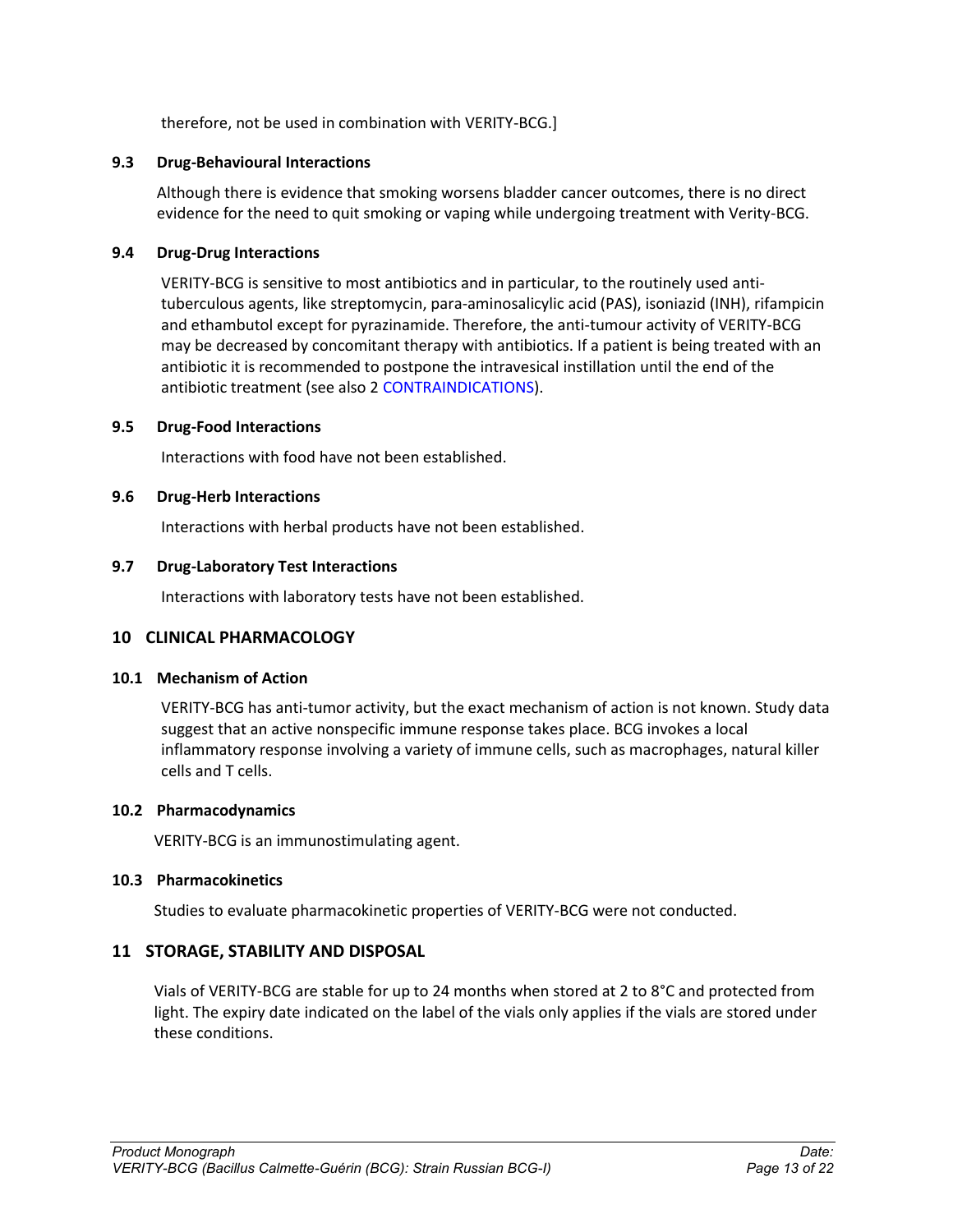# <span id="page-13-0"></span>**12 SPECIAL HANDLING INSTRUCTIONS**

VERITY-BCG contains live attenuated mycobacteria. Reconstitution, preparation of the VERITY-BCG suspension for instillation and administration should be performed under aseptic conditions in a biohazardous containment cabinet, wearing appropriate personal protective equipment.

Spillage of VERITY-BCG suspension may cause BCG contamination. Any spilled VERITY-BCG suspension should be cleaned by covering the area with paper towels soaked with tuberculocidal disinfectant for at least 10 minutes. Unused VERITY-BCG and all equipment, supplies, and receptacles in contact with VERITY-BCG should be handled and disposed of as bio-hazardous.

For up to six hours after treatment, once a patient urinates, bleach should be poured into the toilet. The bleach should be allowed to stand for 15 minutes prior to flushing. Clothing that is soiled within six hours of treatment should be laundered and dried separately at a high temperature. Incontinence pads should be soaked in bleach, wrapped separately in a plastic bag and disposed of.

Accidental exposure to VERITY-BCG could occur through self-inoculation, by dermal exposure through an open wound or by ingestion of VERITY-BCG suspension. VERITY-BCG exposure should not produce significant adverse health outcomes in healthy individuals. However, in case of suspected, accidental self-inoculation, PPD skin testing is advised at the time of the accident and six weeks later to detect skin test conversion.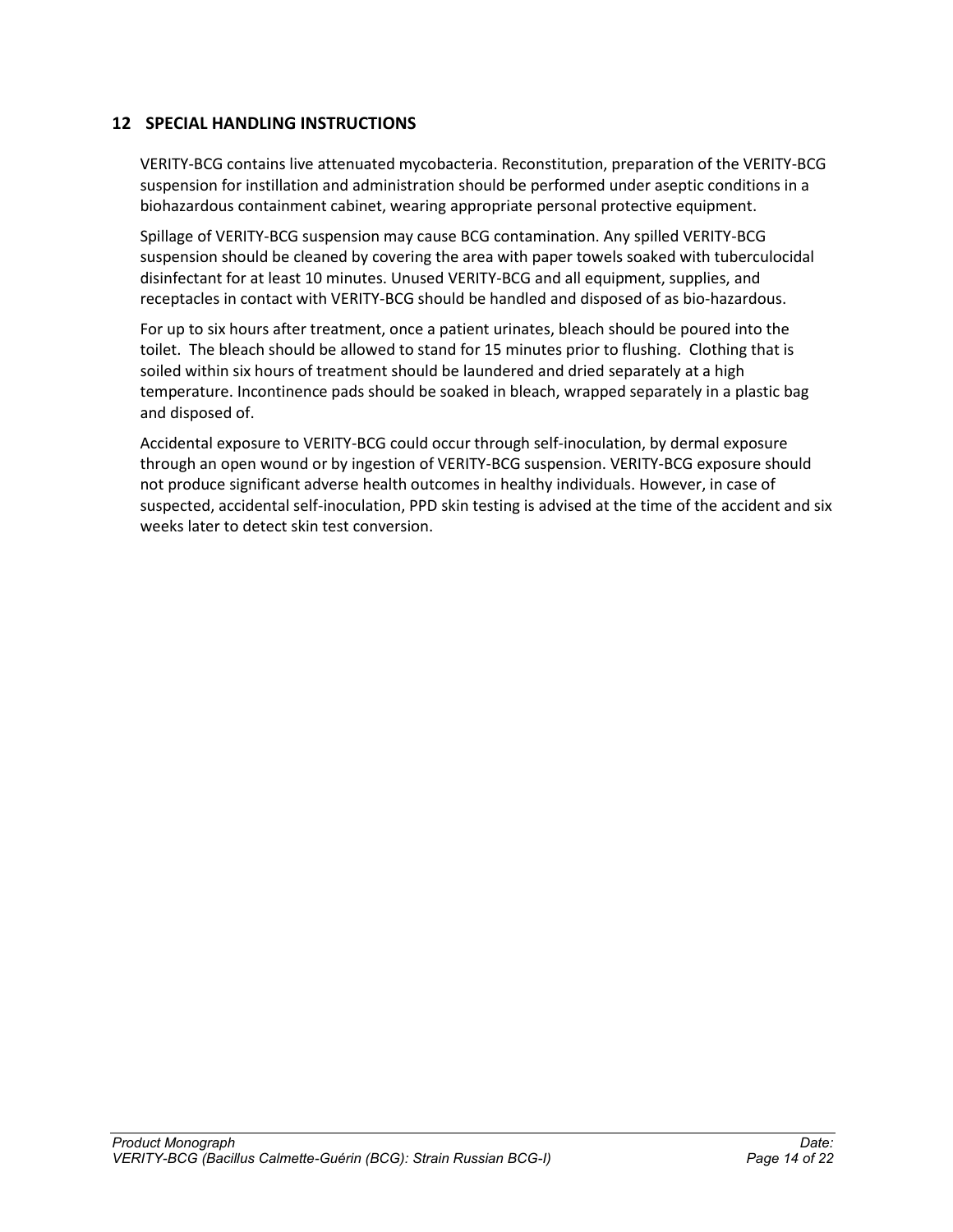# <span id="page-14-0"></span>**PART II: SCIENTIFIC INFORMATION**

# <span id="page-14-1"></span>**13 PHARMACEUTICAL INFORMATION**

## **Product Characteristics:**

VERITY-BCG is prepared from a culture of Bacillus Calmette-Guérin (BCG) Russian strain BCG-I. Product is provided in freeze-dried form, with each 40 mg vial containing  $1-8 \times 10^8$  CFU.

# <span id="page-14-2"></span>**14 CLINICAL TRIALS**

# <span id="page-14-3"></span>**14.1 Trial Design and Study Demographics**

Two post-marketing studies of efficacy and safety were conducted in patients with stage T1 urothelial cell carcinoma of the bladder between 2006 and 2012 to fulfil regulatory requirements in India. Recurrence free survival and progression free survival were evaluated as study endpoints; however, due to the single arm nature of the studies, there are limitations in the interpretation of the study results. Therefore, a confirmatory clinical trial in Canada is a condition of authorization.

| Table 6 - Summary of patient demographics for clinical trials in patients with stage 1 urothelial cell |
|--------------------------------------------------------------------------------------------------------|
| carcinoma of the bladder                                                                               |

| <b>Study No.</b> | <b>Study Design</b>                                                                           | Dosage, route of<br>administration and<br>duration                                                            | <b>Study</b><br><b>Subjects</b><br>(n) | <b>Mean Age</b><br>(range)                                       | <b>Sex</b>                                                     |
|------------------|-----------------------------------------------------------------------------------------------|---------------------------------------------------------------------------------------------------------------|----------------------------------------|------------------------------------------------------------------|----------------------------------------------------------------|
| 01               | Single-arm,<br>non-<br>randomized,<br>single centre,<br>phase IV, post-<br>marketing<br>study | 120 mg and<br>80 mg<br>Induction (6 consecutive<br>weekly instillations)<br>followed by 3-year<br>maintenance | 53<br>51                               | 120 mg<br>56.60 (SD<br>12.11)<br>80 mg<br>58.09 (SD<br>11.6)     | 120 mg<br>43 male<br>10 female<br>80 mg<br>48 male<br>3 female |
| 02               | Single-arm,<br>non-<br>randomized,<br>single centre,<br>phase IV, post-<br>marketing<br>study | 80 mg<br>Induction (6 consecutive<br>weekly instillations)<br>followed by 1-year<br>maintenance               | 50                                     | 58.3<br>$(27 - 75)$<br>(22 (44%)<br><60 and 28<br>$(56%) \ge 60$ | 45 males<br>5 females                                          |

### <span id="page-14-4"></span>**14.2 Study Results**

### Study 01

A total of 51 patients were enrolled in the 80 mg dose group. One patient was lost to follow up during the maintenance course of treatment. Out of the remaining 50 patients, 8 (16%) patients had muscle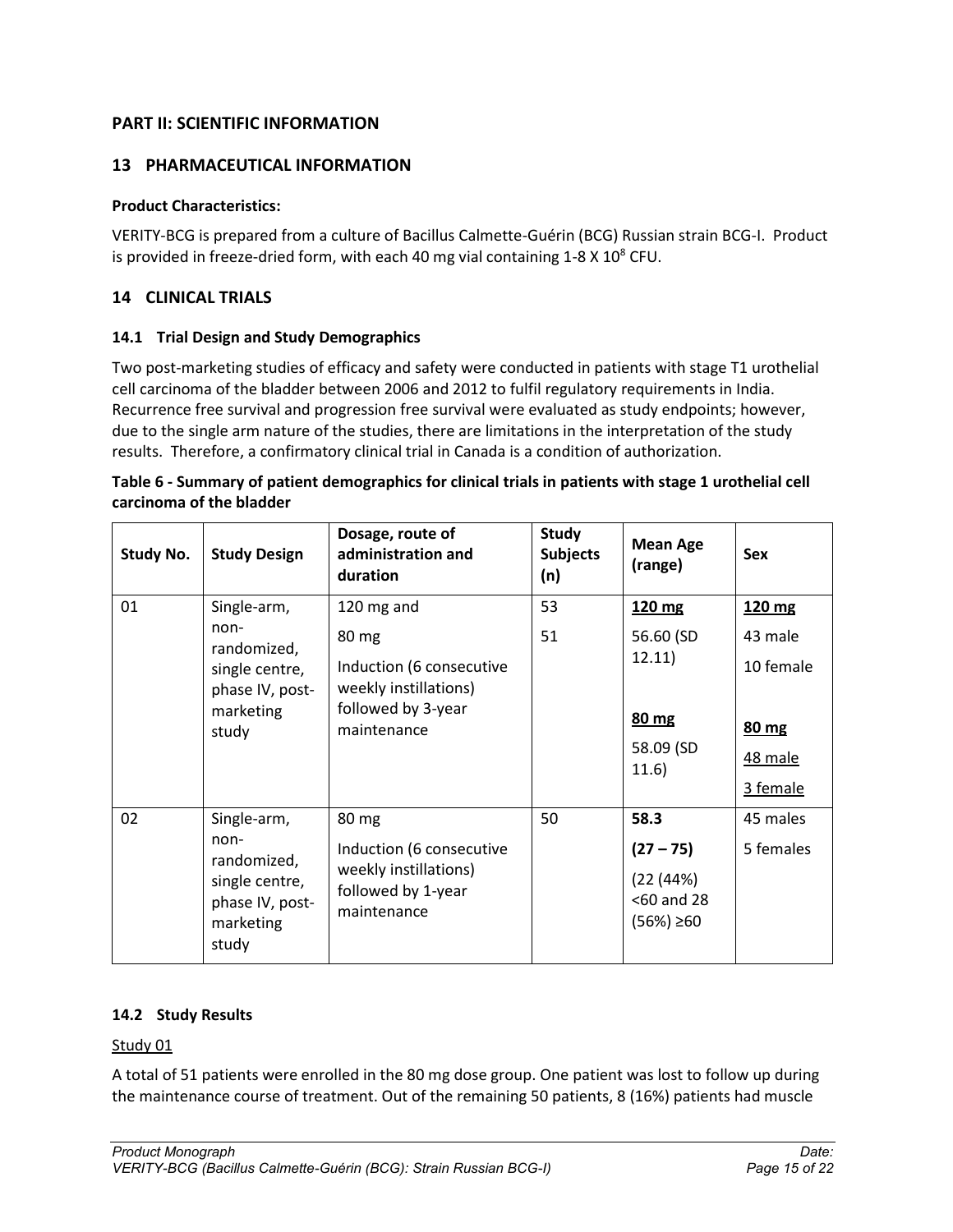invasive recurrence during the maintenance therapy. VERITY-BCG instillations were discontinued and these patients underwent cystectomy. At the end of 36 months of treatment with VERITY-BCG 80 mg/instillation, 42 patients did not have any recurrence.

With the 120 mg dose, out of 53 patients who were enrolled in this group, 5 patients were lost to follow up. Out of the 48 remaining patients, 3 patients (6%) had muscle-invasive recurrence. VERITY-BCG instillations were discontinued and these patients underwent cystectomy. Four patients had nonmuscle invasive recurrence during the maintenance therapy. At the end of 36 months, 41 patients did not have any recurrence.

# Study 02

Fifty (50) patients were enrolled in Study 02. Three (3) patients who had muscle invasive tumors during the study underwent radical surgery and discontinued further VERITY-BCG instillations. Five patients had 7 non-muscle invasive recurrences and after undergoing TUR, continued on BCG immunotherapy. At the last study visit, another patient was diagnosed with non-muscle invasive recurrence. Seven patients were lost to follow-up. In total, 34/43 patients (79%) did not recur or progress during the 12 month study.

# <span id="page-15-0"></span>**PATIENT MEDICATION INFORMATION**

# **READ THIS FOR SAFE AND EFFECTIVE USE OF YOUR MEDICINE**

# **VERITY-BCG**

# **Bacillus Calmette-Guérin (BCG), Freeze-dried Powder**

Read this carefully before you start taking **VERITY-BCG** and each time you get a refill. This leaflet is a summary and will not tell you everything about this drug. Talk to your healthcare professional about your medical condition and treatment and ask if there is any new information about **VERITY-BCG.**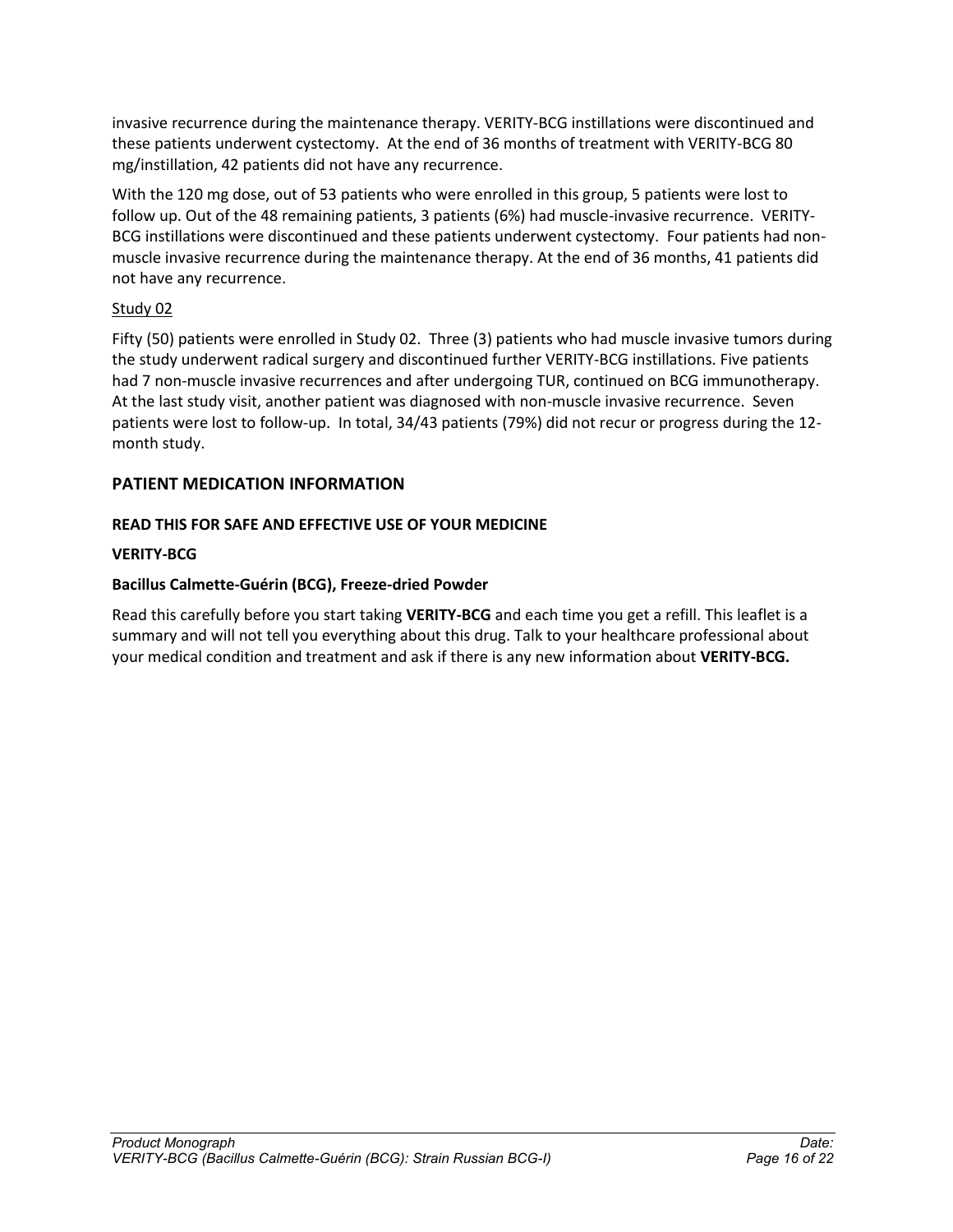### **Serious Warnings and Precautions**

- After the surgery to remove the cancer in your bladder you must wait two or three weeks, to give time for the bladder to heal, before treatment with VERITY-BCG can be started.
- If the bladder is injured when the tube in the urethra (catheter) is inserted on the day of treatment, then the treatment must be postponed until the bladder heals. Treatment with VERITY-BCG when the bladder is injured could cause a serious infection.
- If you have blood in your urine, you must have it evaluated and treated before VERITY-BCG can be given.
- If you have a fever, you must have it evaluated and treated before VERITY-BCG can be given.
- If you have a urinary tract infection or if you suffer from cystitis (inflammation of the bladder), you must have antibiotics before treatment with VERITY-BCG starts. Treatment with antibiotics needs to be finished before VERITY-BCG can be given.
- Before you start VERITY-BCG, your doctor will do a tuberculin skin test (also called a 'Mantoux' test) to see if you have ever been exposed to tuberculosis (TB). A small amount of TB protein is injected into the top layer of the skin in your lower arm. If you have ever been exposed to TB, your skin will react with a firm red bump in 2 or 3 days. If your skin does react, then you will need a medical evaluation and chest x-ray to make sure you do not have active TB disease. VERITY-BCG treatment cannot be given to you, if you have active TB disease.

# **What is VERITY-BCG used for?**

VERITY-BCG contains something called 'BCG' ('Bacillus Calmette-Guérin'). This bacteria has been weakened, so that it can be used as a safe medicine.

VERITY-BCG is used to treat early bladder cancer that has not invaded the muscle wall of the bladder. It is used after bladder surgery – to prevent or delay bladder cancers from growing back or spreading into the deeper layers of the bladder.

For the following indication(s) VERITY-BCG has been approved with conditions (NOC/c). This means it has passed Health Canada's review and can be bought and sold in Canada, but the manufacturer has agreed to complete more studies to make sure the drug works the way it should. For more information, talk to your healthcare professional.

 Adjuvant therapy after transurethral resection (TUR) of a primary or relapsing superficial papillary urothelial cell carcinoma of the bladder stage Ta (grade 2 or 3) or T1 (grade 1, 2, or 3), without concomitant carcinoma in situ. It is only recommended for stage Ta grade 1 papillary tumors, when there is judged to be a high risk (>50%) of tumor recurrence.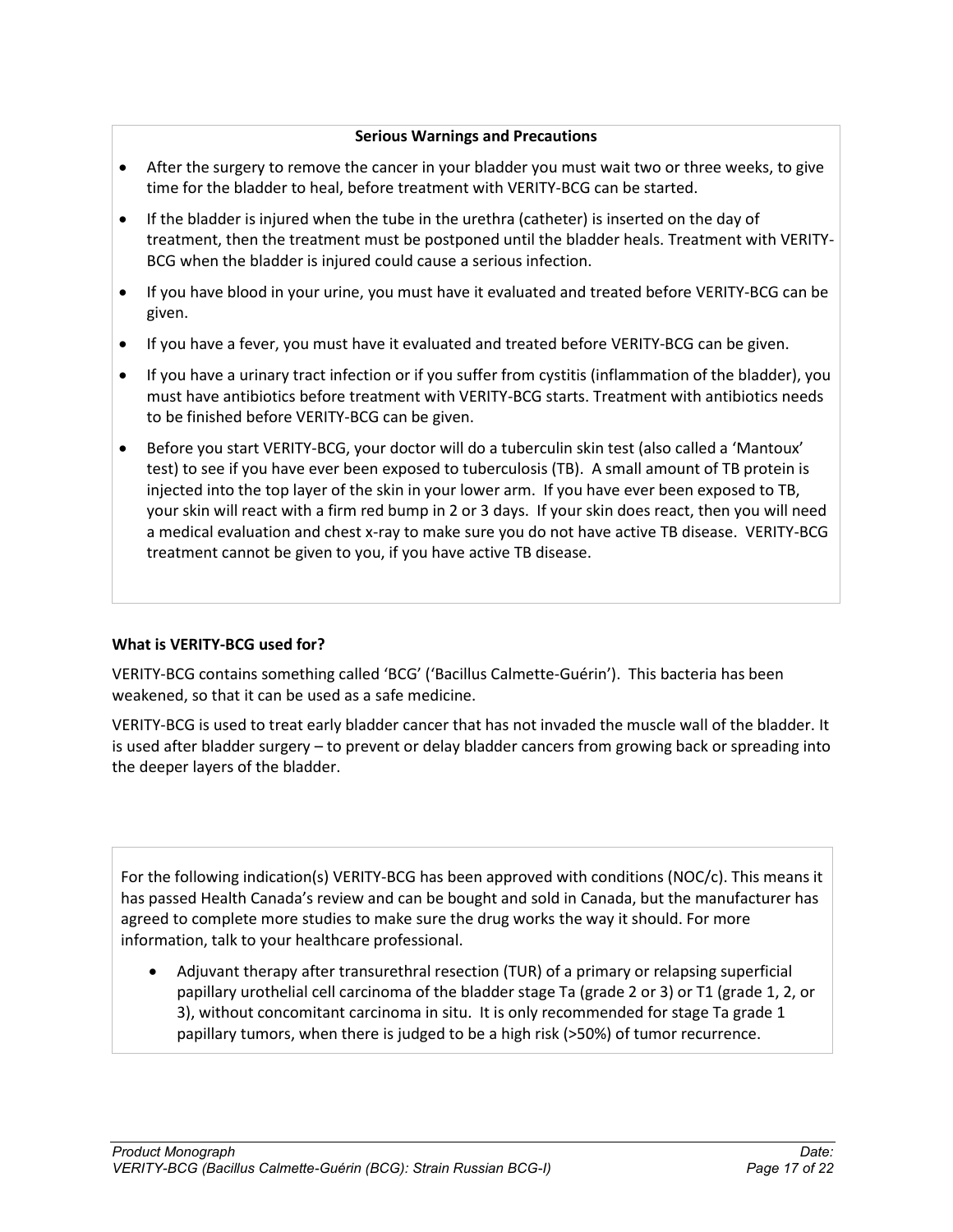## **What is a Notice of Compliance with Conditions (NOC/c)?**

A Notice of Compliance with Conditions (NOC/c) is a type of approval to sell a drug in Canada.

Health Canada only gives an NOC/c to a drug that treats, prevents, or helps identify a serious or lifethreatening illness. The drug must show promising proof that it works well, is of high quality, and is reasonably safe. Also, the drug must either respond to a serious medical need in Canada, or be much safer than existing treatments.

Drug makers must agree in writing to clearly state on the label that the drug was given an NOC/c, to complete more testing to make sure the drug works the way it should, to actively monitor the drug's performance after it has been sold, and to report their findings to Health Canada.

### **How does VERITY-BCG work?**

VERITY-BCG belongs to the group of medicines called immunostimulants. These medicines stimulate your immune system to fight the cancer in the bladder.

### **What are the ingredients in VERITY-BCG?**

Medicinal ingredients:Bacillus Calmette-Guérin (BCG): Strain Russian BCG-I.

Non-medicinal ingredients: Monosodium glutamate.

#### **VERITY-BCG comes in the following dosage forms:**

Each vial contains 40 mg  $(1 - 8 \times 10^8 \text{ CFU})$  of VERITY-BCG in freeze-dried powder form. Each instillation in the bladder contains 80 mg of VERITY-BCG (2 vials) which is diluted in 50 mL of saline.

#### **Do not use VERITY-BCG if:**

- If you are hypersensitive (allergic) to Bacillus Calmette-Guérin (BCG) or any of the other ingredients of VERITY-BCG.
- If you have invasive bladder cancer.
- If you have any disease that impairs your immune system (and reduces your immunity against infectious diseases).
- If you take medicines that make your immune system weak.
- If you have human immunodeficiency virus (HIV) infection or acquired immune deficiency syndrome (AIDS).
- If you are pregnant or breastfeeding.
- If you have active tuberculosis.
- If you are being treated with anti-tuberculosis drugs.

### **To help avoid side effects and ensure proper use, talk to your healthcare professional before you take VERITY-BCG. Talk about any health conditions or problems you may have, including if you:**

 If your bladder wall or ureter is damaged, treatment will need to be postponed until the lesion has healed.

#### **Other warnings you should know about:**

- Treatment with VERITY-BCG may cause a positive reaction to the Tuberculin Skin Test.
- Your doctor might ask about activities that can put you at risk for HIV, such as having unsafe sex or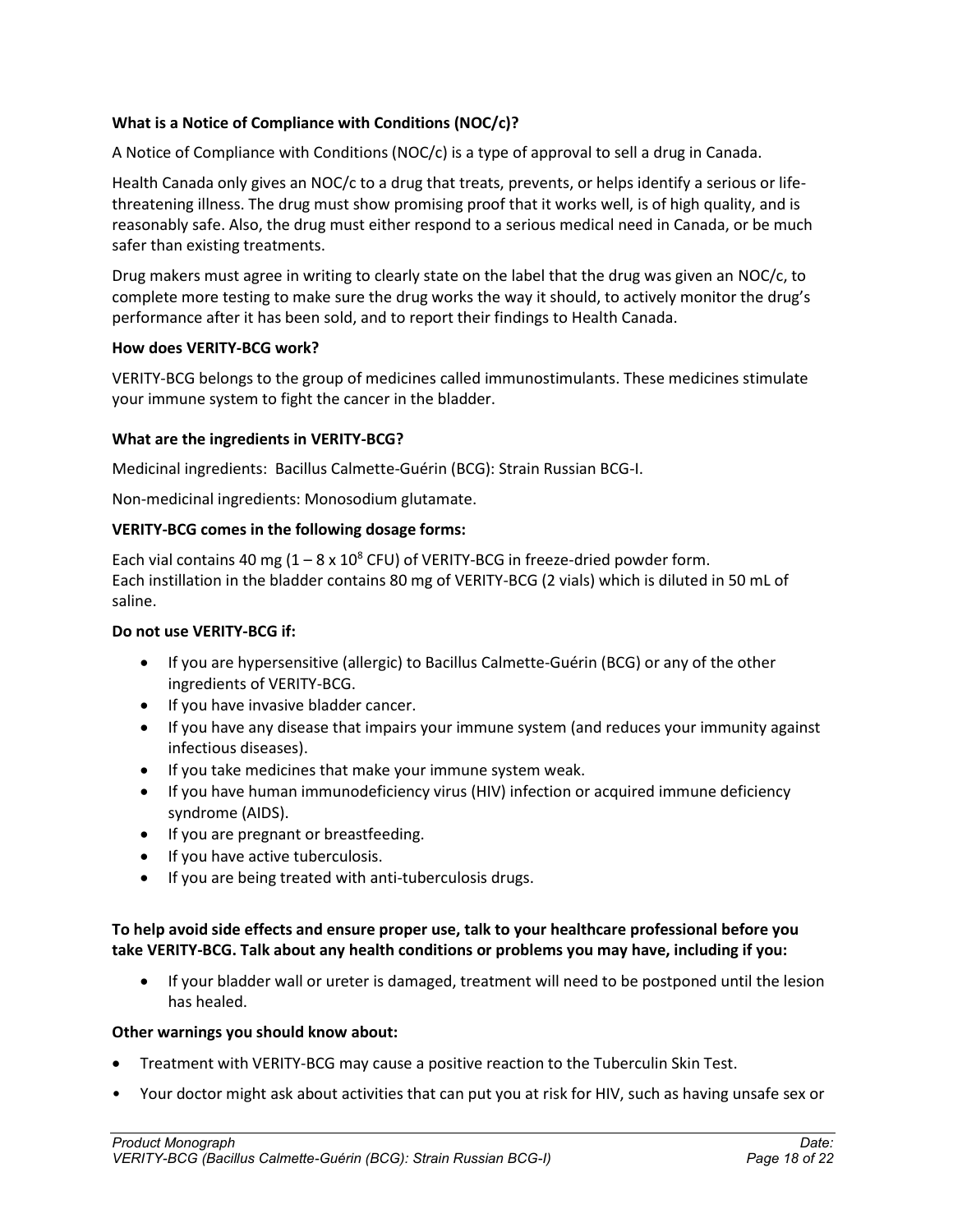sharing needles or syringes, if you use drugs. It may be necessary to take a blood test for HIV before starting treatment with VERITY-BCG. You cannot be treated with VERITY-BCG if you have HIV infection.

- You might pass on the BCG bacteria to your partner when you have sex during the first week after treatment. It is recommended that you avoid having sex during this time but if you do, then use a condom with intercourse throughout the entire treatment period and during the first week after treatment.
- If you are pregnant, VERITY-BCG should not be given.
- If you are breastfeeding, VERITY-BCG should not be given.
- There is no warning that your ability to drive or operate machines will be affected.

**Tell your healthcare professional about all the medicines you take, including any drugs, vitamins, minerals, natural supplements or alternative medicines.**

### **The following may interact with VERITY-BCG:**

- **Antibiotics**
- Medicines for tuberculosis
- Medicines which suppress the immune system (immune suppressants)
- Medicines which suppress the production of bone marrow cells (bone marrow suppressants)
- Radiation therapy
- If you are using any of these medicines or are undergoing one of these therapies, your doctor will probably postpone the treatment until you have stopped this treatment.

# **How to take VERITY-BCG:**

VERITY-BCG will always be given by a healthcare professional in a healthcare setting.

### **Usual dose:**

The recommended dose per instillation is 80 mg (2 vials) of VERITY-BCG.

VERITY-BCG is usually given once a week for 6 weeks followed by additional doses of VERITY-BCG as part of your 'maintenance treatment'. Maintenance treatments will be given every few months for as long as one or three years, depending on the chances of your cancer coming back. Your doctor will talk to you about this.

### Before it is given

- Do not drink any liquid the 4 hours before VERITY-BCG is given to you.
- You will be asked to pass urine immediately before VERITY-BCG is given to you.

### Being given your medicine

• Your genital area will be cleaned with a sterile solution.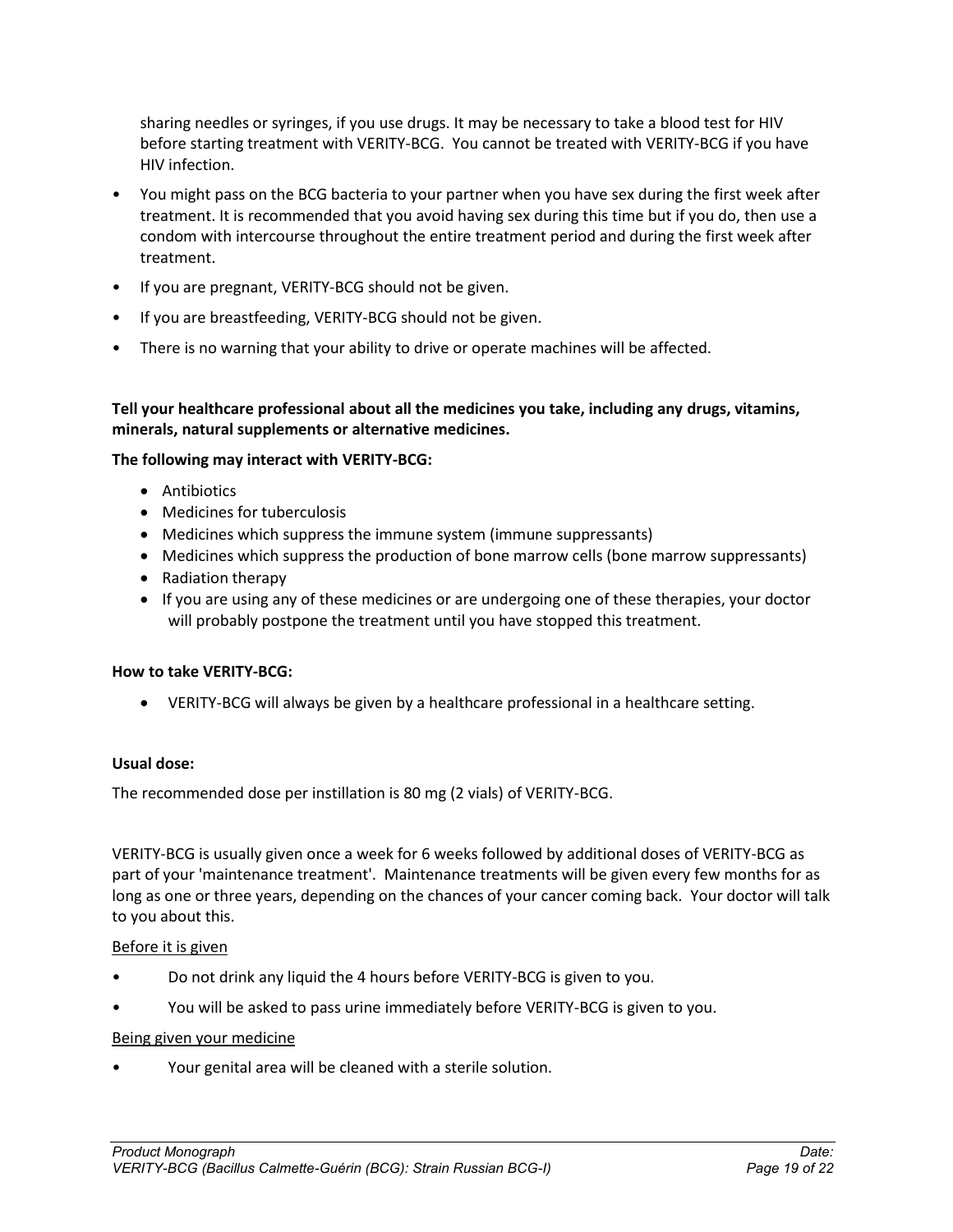- A nurse will then pass a small flexible tube into your bladder. This will remove any urine that is still in your bladder.
- Next, the doctor or nurse will attach a container of VERITY-BCG solution to the tube. VERITY-BCG will then run into your bladder through this tube. This will only take a few minutes.
- The tube will then be removed.

# After it has been given

- VERITY-BCG will be left in your bladder for 2 hours.
- Do not drink any liquid for 2 hours after you have been given VERITY-BCG.
- You will be asked to change positions every 15 minutes during the 2 hours VERITY-BCG is in your bladder. This will make sure that VERITY-BCG comes into contact with your bladder wall during treatment.
- After 2 hours, you will be asked to pass urine, to empty your bladder. You should do this while sitting down to avoid splashing your urine around the toilet.

# During the next 6 hours

- If you need to pass urine again, also do this while sitting down.
- Every time you pass urine, add two cups of household bleach to the toilet.
- Leave the bleach and urine to stand in the toilet for 15 minutes before flushing. If clothing has been soiled, it should be laundered and dried separately at a high temperature. Incontinence pads should be soaked in bleach, wrapped separately in a plastic bag and thrown in the garbage.

# **Overdose:**

VERITY-BCG is made up from a standard bottle by your doctor, pharmacist, or nurse. It is unlikely that you will receive too much VERITY-BCG.

If you think you, or a person you are caring for, have taken too much VERITY-BCG, contact a healthcare professional, hospital emergency department, or regional poison control centre immediately, even if there are no symptoms.

### **Missed Dose:**

It is very important to go to all your appointments for treatment. If you miss an appointment, call your doctor to make another one as soon as you can. If doses are missed, they may be replaced later. Your doctor will talk to you about this.

# **What are possible side effects from using VERITY-BCG?**

These are not all the possible side effects you may have when taking VERITY-BCG. If you experience any side effects not listed here, tell your healthcare professional.

- You may feel unwell and have fever, chills, muscle aches or tiredness.
- You may have burning or pain when you urinate.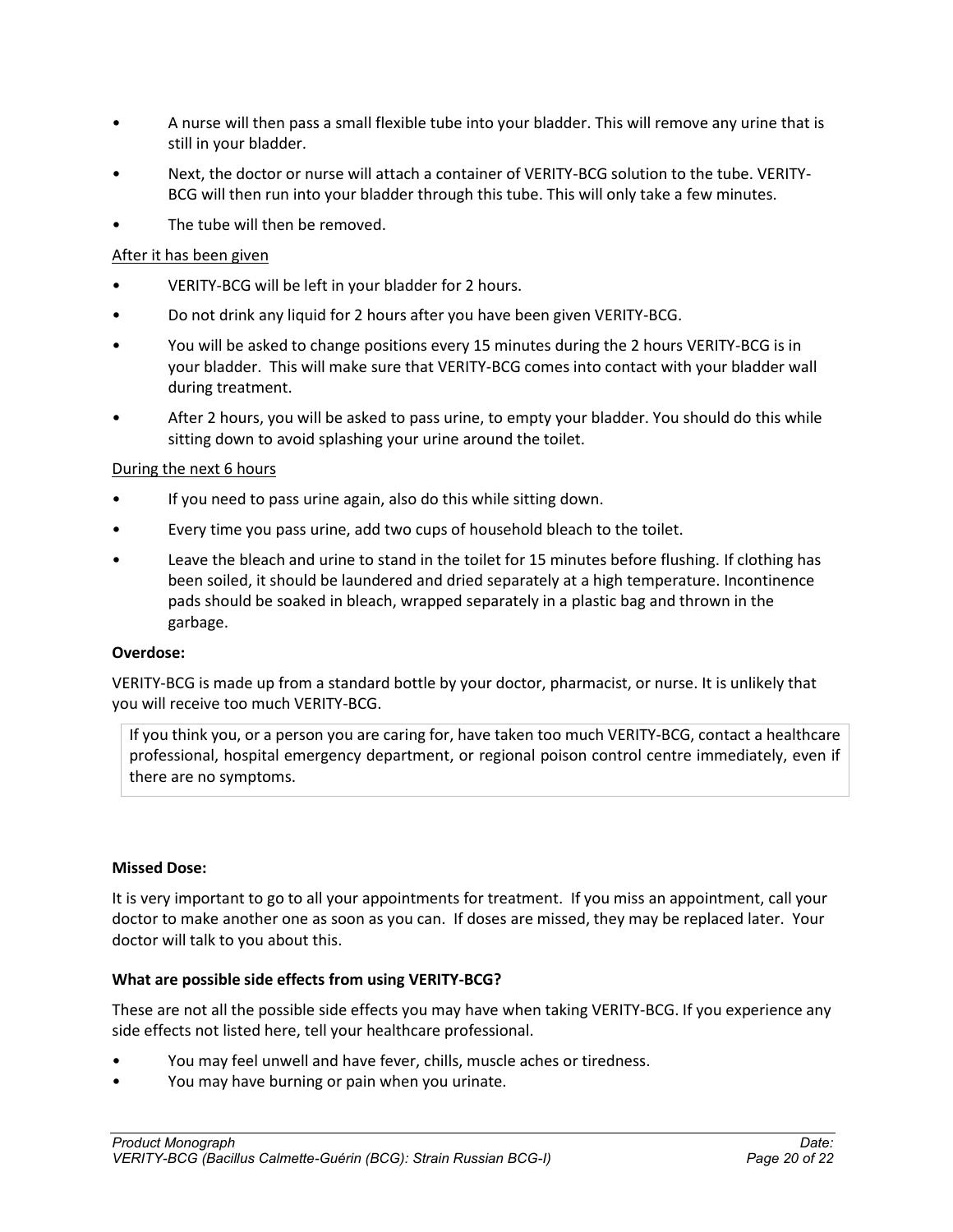- You may urinate more often than usual.
- You may have sudden urges to urinate immediately.
- You may have blood in your urine.

| Serious side effects and what to do about them |                                      |                      |                               |  |  |
|------------------------------------------------|--------------------------------------|----------------------|-------------------------------|--|--|
|                                                | Talk to your healthcare professional | Stop taking drug and |                               |  |  |
| Symptom / effect                               | Only if severe                       | In all cases         | get immediate<br>medical help |  |  |
| <b>VERY COMMON</b>                             |                                      |                      |                               |  |  |
| Blood in the Urine                             |                                      | $\checkmark$         |                               |  |  |
| Painful or difficult urination                 | ✓                                    |                      |                               |  |  |
| Fever less than 39°C                           | ✔                                    |                      |                               |  |  |
| Flu-like symptoms, fatigue                     |                                      |                      |                               |  |  |
| <b>COMMON</b>                                  |                                      |                      |                               |  |  |
| <b>Urinary Frequency or Urgency</b>            | ✔                                    |                      |                               |  |  |
| Fever greater than 39°C                        |                                      | ✓                    |                               |  |  |
| Any Fever Lasting longer than 24-              |                                      |                      |                               |  |  |
| 48 hours                                       |                                      |                      |                               |  |  |
| Allergic reactions                             |                                      | ✓                    |                               |  |  |
| <b>RARE</b>                                    |                                      |                      |                               |  |  |
| Burning during urination                       | ✔                                    |                      |                               |  |  |
| Skin rash                                      |                                      | ✓                    |                               |  |  |
| Joint pain                                     |                                      |                      |                               |  |  |
| Cough                                          | ✔                                    |                      |                               |  |  |
| Eye pain or irritation/redness                 |                                      |                      |                               |  |  |
| Nausea or vomiting                             |                                      |                      |                               |  |  |
| Jaundice                                       |                                      | ✓                    |                               |  |  |
| BCG infection in the blood (sepsis)            |                                      |                      |                               |  |  |
| Abnormal arterial dilation due to              |                                      |                      |                               |  |  |
| bacterial infection (infective                 |                                      |                      |                               |  |  |
| aneurysm)                                      |                                      |                      |                               |  |  |
| Inability to urinate                           |                                      |                      |                               |  |  |

If you have a troublesome symptom or side effect that is not listed here or becomes bad enough to interfere with your daily activities, tell your healthcare professional.